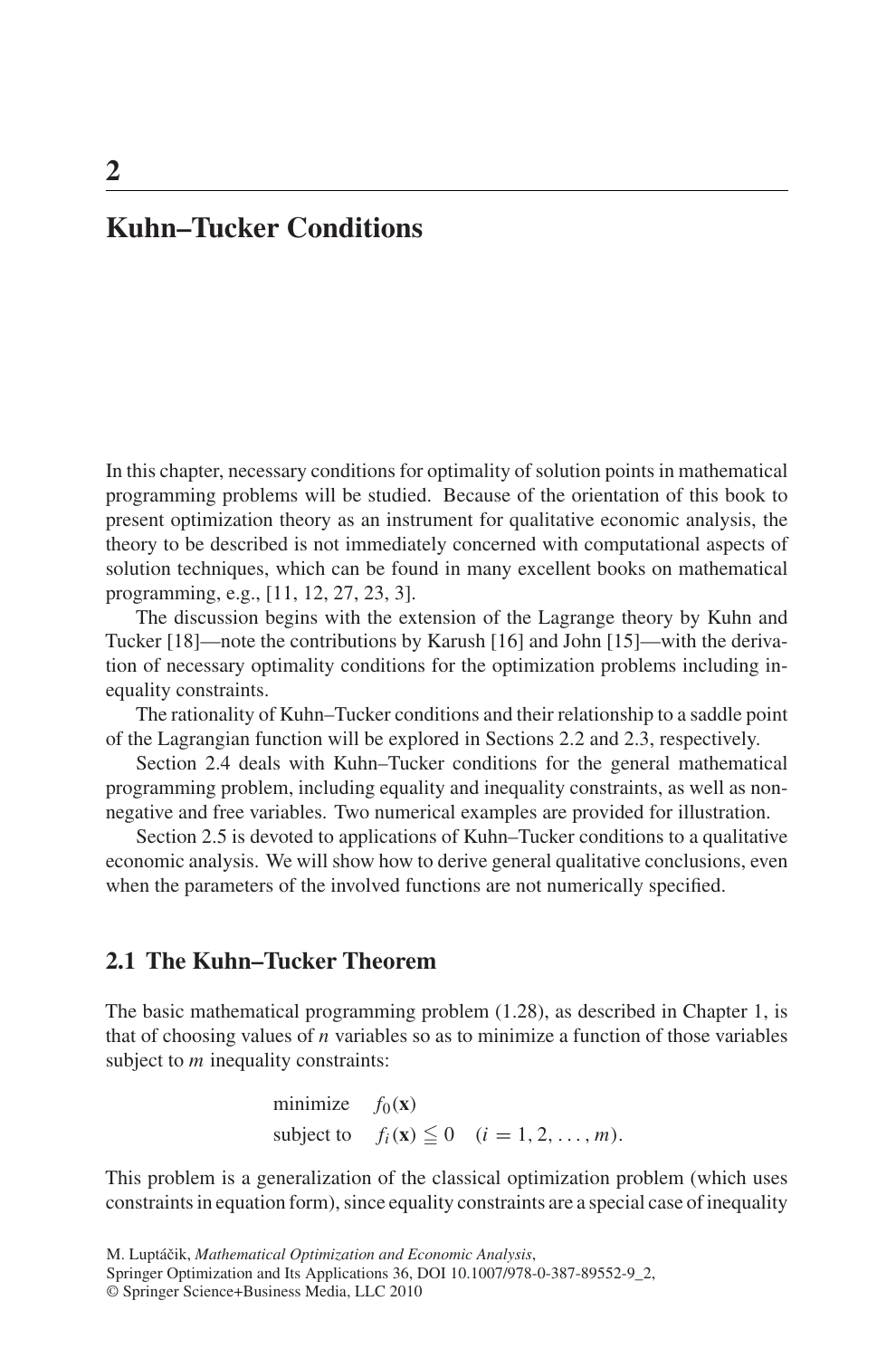constraints. By introducing *m* additional variables, called slack variables,  $y_i(i =$  $1, 2, \ldots, m$ , the mathematical programming problem  $(1.28)$  can be rewritten as a classical optimization problem:

minimize 
$$
f_0(\mathbf{x})
$$
  
subject to  $f_i(\mathbf{x}) + y_i^2 = 0$   $(i = 1, 2, ..., m)$ .

A characterization of the solution to the mathematical programming problem (1.28) is then analogous to the Lagrange theorem for classical optimization problems.

Under the assumption of so-called constraint qualifications (for a detailed discussion, the reader is referred to  $[1, 26, 37]$ ), which was designed to avoid cusps in the feasible set, the Lagrange theory for a classical optimization problem can be extended to problem (1.28) by the following theorem.

**Theorem 2.1 (see [18]).** *Assume that*  $f_k(\mathbf{x})$  ( $k = 0, 1, \ldots, m$ ) *are all differentiable. If the function*  $f_0(\mathbf{x})$  *attains at point*  $\mathbf{x}^0$  *a local minimum subject to the set*  $K =$  ${\bf x} \times {\bf x}$   $f_i({\bf x}) \leq 0$  (*i* = 1, 2, ..., *m*)}*,* then there exists a vector of Lagrange multipliers **u**<sup>0</sup> *such that the following conditions are satisfied:*

$$
\frac{\partial f_0(\mathbf{x}^0)}{\partial x_j} + \sum_{i=1}^m u_i^0 \frac{\partial f_i(\mathbf{x}^0)}{\partial x_j} = 0 \quad (j = 1, 2, \dots, n), \tag{2.1}
$$

$$
f_i(\mathbf{x}^0) \leqq 0 \quad (i = 1, 2, \dots, m), \tag{2.2}
$$

$$
u_i^0 f_i(\mathbf{x}^0) = 0 \quad (i = 1, 2, \dots, m), \tag{2.3}
$$

$$
u_i^0 \ge 0 \quad (i = 1, 2, \dots, m). \tag{2.4}
$$

*In other words, the conditions* (2.1)–(2.4) *are necessary conditions for a local minimum of problem* (1.28)*. For a maximization problem, the nonnegativity condition* (2.4) *is replaced by the nonpositivity condition*  $\mathbf{u}^0 \leq \mathbf{0}$ *. Conditions* (2.1)–(2.4) *are called the Kuhn–Tucker conditions.*

*Proof.* As in the case of the classical optimization problem, the Lagrange function can be defined as a function of the original variables—in our case the variables **x** and **y**—and of the Lagrange multipliers **u**:

$$
L(\mathbf{x}, \mathbf{y}, \mathbf{u}) = f_0(\mathbf{x}) + \sum_{i=1}^m u_i (f_i(\mathbf{x}) + y_i^2).
$$

The necessary conditions for its local minimum are

$$
\frac{\partial L}{\partial x_j} = \frac{\partial f_0(\mathbf{x}^0)}{\partial x_j} + \sum_{i=1}^m u_i^0 \frac{\partial (f_i(\mathbf{x}^0) + (y_i^0)^2)}{\partial x_j} = 0 \quad (j = 1, 2, \dots, n), \tag{2.5}
$$

$$
\frac{\partial L}{\partial y_i} = 2u_i^0 y_i^0 = 0 \quad (i = 1, 2, \dots, m), \tag{2.6}
$$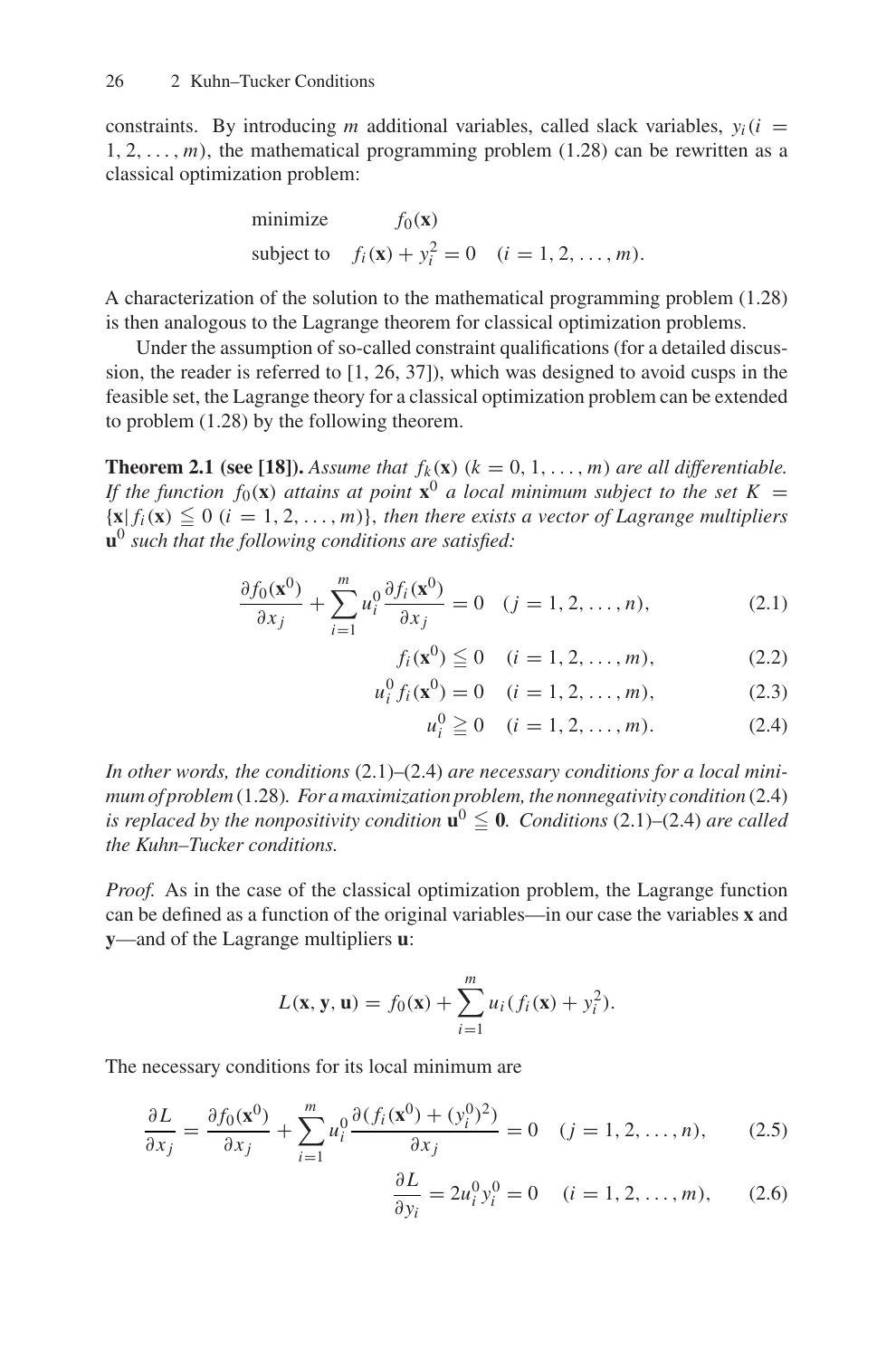$$
\frac{\partial L}{\partial u_i} = f_i(\mathbf{x}^0) + (y_i^0)^2 = 0 \quad (i = 1, 2, ..., m). \tag{2.7}
$$

Now it can be shown that the conditions in (2.6) correspond to the Kuhn–Tucker conditions (2.3).

Suppose  $u_i^0 = 0$ . Then  $u_i^0 y_i^0 = u_i^0 f_i(\mathbf{x}^0) = 0$ , and both conditions (2.6) and (2.3) are satisfied.

If  $u_i^0 \neq 0$ , then it follows from (2.6) that  $y_i^0 = 0$  and therefore  $(y_i^0)^2 = -f_i(\mathbf{x}^0) =$ 0: Condition (2.3) is satisfied. On the other hand, it follows from (2.3) that  $f_i(\mathbf{x}^0) = 0$ and therefore  $y_i^0 = 0$ : Condition (2.6) is fulfilled.

Since the variables  $y_i$   $(i = 1, 2, ..., m)$  are auxiliary variables, they can be eliminated from conditions  $(2.5)$  and  $(2.7)$ , and we obtain conditions  $(2.1)$  and  $(2.2)$ .

It remains to show that the Lagrange multipliers must be nonnegative. For this purpose, we consider the classical optimization problem:

minimize 
$$
f_o(\mathbf{x})
$$
  
subject to  $f_i(\mathbf{x}) \leq b_i$   $(i = 1, 2, ..., m).$  (2.8)

For the Lagrange multipliers  $u_i^0$  ( $i = 1, 2, ..., m$ ) of problem (2.8), the following holds (see, e.g., [23, 1st ed., p. 231]):

$$
\frac{\partial f_0(\mathbf{x}^0(\mathbf{b}))}{\partial b_i} = -u_i^0 \quad (i = 1, 2, \dots, m),
$$
\n(2.9)

where  $\mathbf{x}^0$  denotes the optimal solution of problem (2.8). Hence the Lagrange multipliers  $u_i^0$  ( $i = 1, 2, ..., m$ ) give us the change of the value of the objective function due to a change of the constraint  $b_i$  by a small amount. A higher value of the *i*th component of the vector **b** implies an enlargement of the set *K*. Therefore, the new optimal value of the objective function  $f_0(\mathbf{x})$  cannot be worse:

$$
\frac{\partial f_0(x^0)}{\partial b_i} \le 0 \quad \text{for a minimization problem} \tag{2.10}
$$

and

$$
\frac{\partial f_0(\mathbf{x}^0)}{\partial b_i} \ge 0 \quad \text{for a maximization problem.} \tag{2.11}
$$

The nonnegativity condition for the Lagrange multipliers (2.4) follows from (2.9) and (2.10). Similarly, conditions in (2.9) and (2.11) imply that the Lagrange multipliers cannot be positive for problem (1.28) with the objective function to be maximized.

For a geometric interpretation of the Kuhn–Tucker conditions (2.1)–(2.4), we rewrite the conditions in (2.1) as follows:

$$
\frac{\partial f_0(\mathbf{x}^0)}{\partial x_j} = -\sum_{i=1}^m u_i^0 \frac{\partial f_i(\mathbf{x}^0)}{\partial x_j} \quad (j = 1, 2, \dots, n),
$$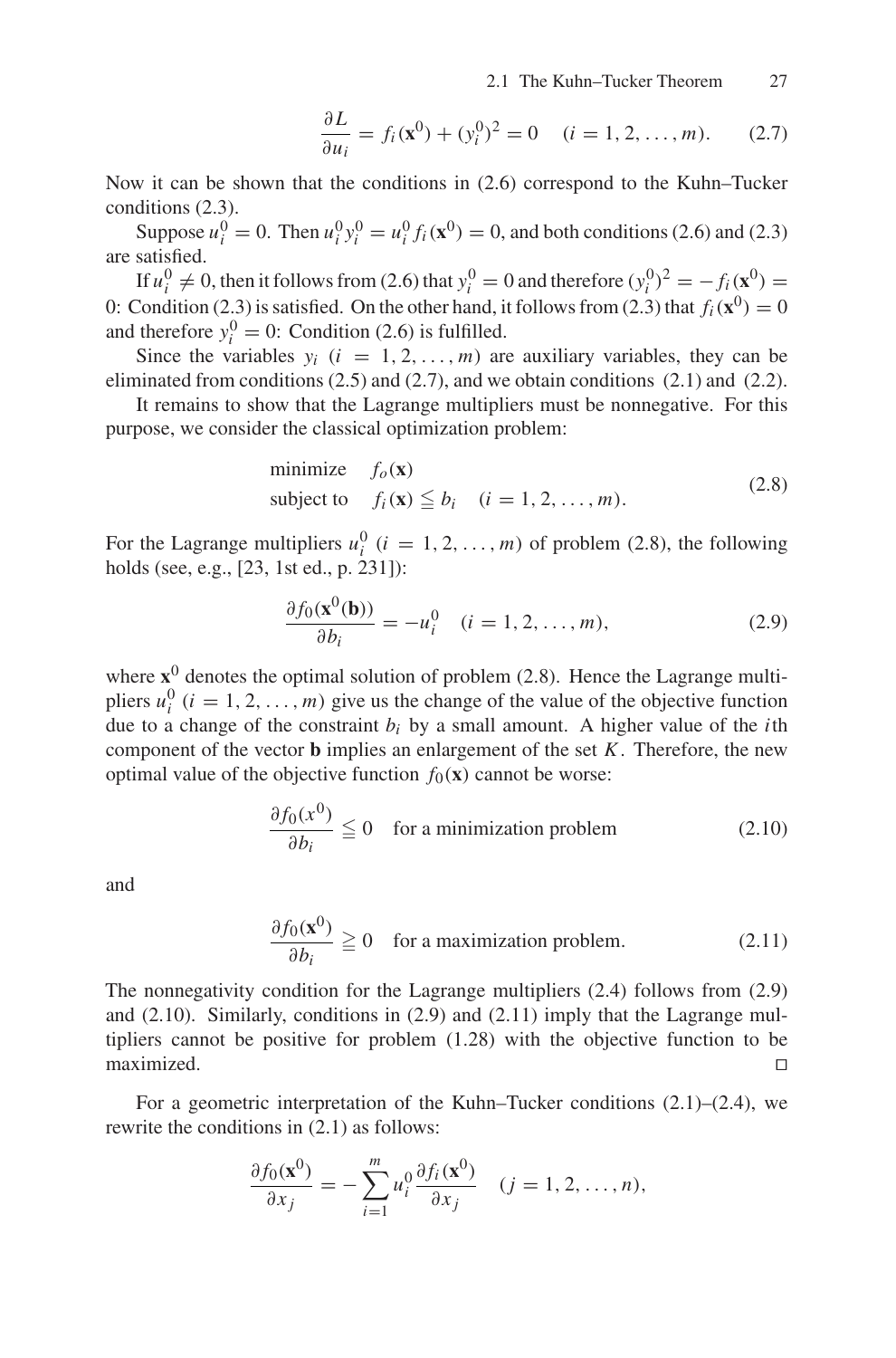

**Fig. 2.1.** Kuhn–Tucker conditions.

or

$$
\nabla f_0(\mathbf{x}^0) = -\sum_{i=1}^m u_i^0 \nabla f_i(\mathbf{x}^0),
$$

where  $\nabla f_0(\mathbf{x})$  denotes the gradient vector (the vector of first-order partial derivatives) of the objective function, and  $\nabla f_i(\mathbf{x})$  is the gradient vector of the *i*th constraint function  $(i = 1, 2, \ldots, m)$ . Thus the gradient of the objective function must, at the optimal solution, be a nonpositive weighted combination of the gradients of the active constraints (the constraints satisfied at the optimal solution as equalities). The gradient vector of the objective function must therefore lie within the cone spanned by the inward-pointing normals to the opportunity set at  $\mathbf{x}^0$ . This solution is illustrated in Figure 2.1 for the problem in which  $n = 2$ ,  $m = 3$ .

Using the Lagrange function (without slack variables) for the mathematical programming problem (1.28),

$$
\Phi(\mathbf{x}, \mathbf{u}) = f_0(\mathbf{x}) + \sum_{i=1}^{m} u_i f_i(\mathbf{x}),
$$
\n(2.12)

the Kuhn–Tucker conditions (2.1)–(2.4) can be rewritten as follows: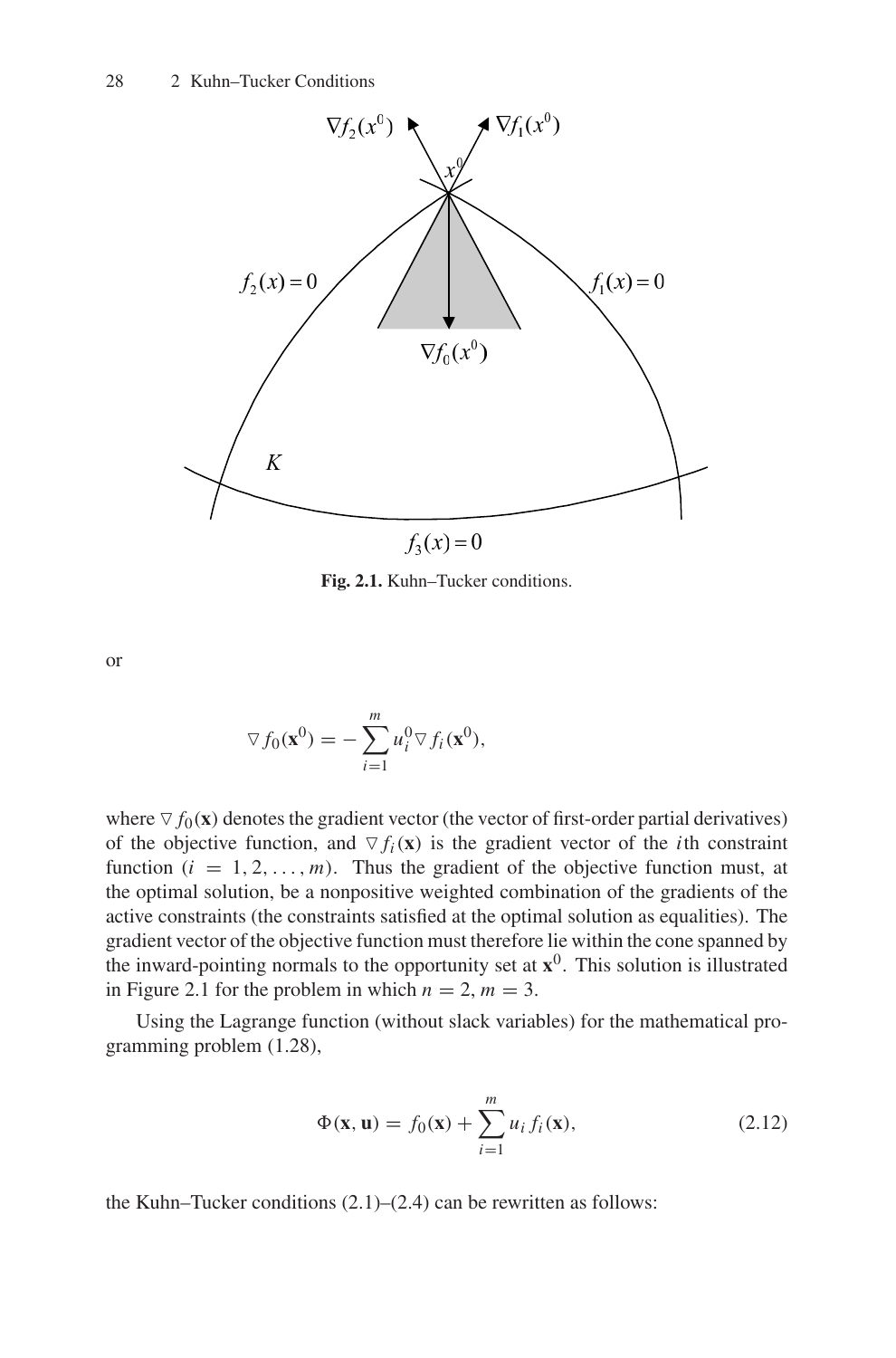$$
\frac{\partial \Phi(\mathbf{x}^0, \mathbf{u}^0)}{\partial x_j} = 0 \quad (j = 1, 2, \dots, n),
$$
 (2.1')

$$
\frac{\partial \Phi(\mathbf{x}^0, \mathbf{u}^0)}{\partial u_i} \leq 0 \quad (i = 1, 2, \dots, m), \tag{2.2'}
$$

$$
u_i^0 \frac{\partial \Phi(\mathbf{x}^0, \mathbf{u}^0)}{\partial u_i} = 0 \quad (i = 1, 2, \dots, m), \tag{2.3'}
$$

$$
u_i^0 \ge 0 \quad (i = 1, 2, \dots, m). \tag{2.4'}
$$

The  $n$  conditions in  $(2.1')$  are the same as in the classical programming case, or in other words, as in the traditional Lagrange theory from classical differential calculus.

The *m* conditions in (2.2') are the constraints of the mathematical programming problem which permits solution at the boundary of the set of feasible solutions or at an interior point of this set.

The  $m$  conditions in  $(2.3')$ , which are known as the complementary slackness conditions of mathematical programming, serve essentially to determine which of the two regimes will apply: whether the boundary or the interior minimum point occurs. If the *i*th constraint is not binding (an interior point), then the corresponding Lagrange multiplier will be zero. If the multiplier  $u_i$  is positive, then the corresponding *i*th constraint is binding (boundary solution). The reader should bear in mind that the converse is not true.

The *m* conditions in (2.4'), requiring that the Lagrange multipliers be nonnegative, stem from the fact that the constraints in (2.2 ) are written as inequalities rather than as equalities; if a constraint is an equality, then the corresponding element of  $\mathbf{u}^0$  is unrestricted, as in the classical programming case.

In most of the models of mathematical programming in economics (see Chapter 1), nonnegativity conditions are required. Obviously, it would be possible to include nonnegativity conditions in the set of constraints  $f_i(\mathbf{x}) \leq 0$  ( $i = 1, 2, ..., m$ ). But as we will show now, the Lagrange multipliers corresponding to the nonnegativity conditions can be eliminated. It is therefore useful to consider the nonnegativity conditions separately.

We consider the following mathematical programming problem:

minimize 
$$
f_0(\mathbf{x})
$$
  
\nsubject to  $f_i(\mathbf{x}) \le 0$   $(i = 1, 2, ..., m),$   
\n $-x_j \le 0$   $(j = 1, 2, ..., n).$  (1.28a)

First, we write the Lagrange function for problem (1.28a):

$$
\Psi(\mathbf{x}, \mathbf{u}, \mathbf{w}) = f_0(\mathbf{x}) + \sum_{i=1}^m u_i f_i(\mathbf{x}) + \sum_{j=1}^n w_j (-x_j).
$$

Then according to Theorem 2.1, the Kuhn–Tucker conditions become

$$
\frac{\partial \psi}{\partial x_j} = \frac{\partial f_0(\mathbf{x}^0)}{\partial x_j} + \sum_{i=1}^m u_i^0 \frac{\partial f_i(\mathbf{x}^0)}{\partial x_j} - w_j^0 = 0 \qquad (j = 1, 2, \dots, n),
$$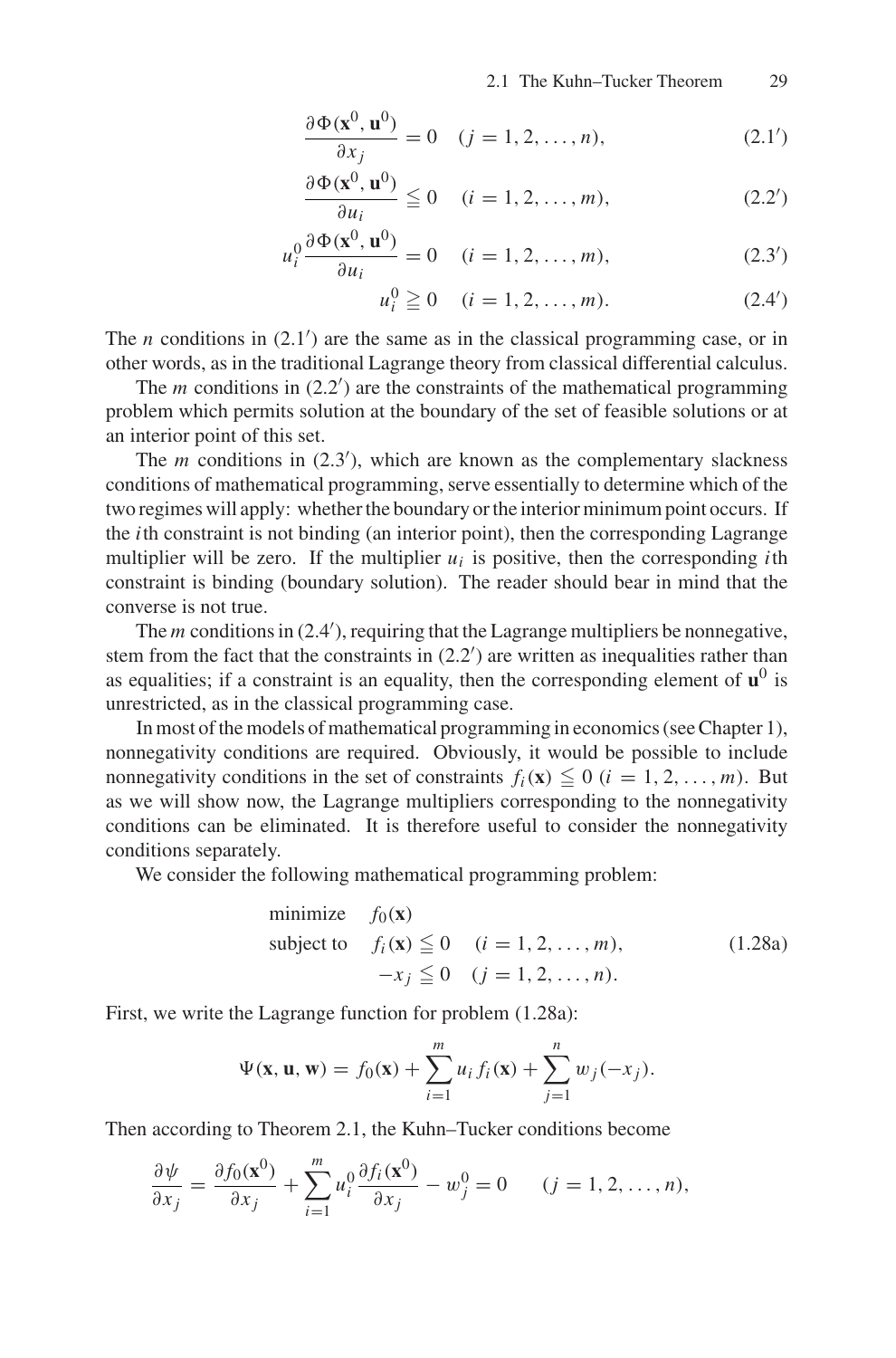### 30 2 Kuhn–Tucker Conditions

or, equivalently,

$$
\frac{\partial f_0(\mathbf{x}^0)}{\partial x_j} + \sum_{i=1}^m u_i^0 \frac{\partial f_i(\mathbf{x}^0)}{\partial x_j} = w_j^0 \quad (j = 1, 2, \dots, n). \tag{2.13}
$$

Furthermore,

$$
\frac{\partial \psi}{\partial u_i} = f_i(\mathbf{x}^0) \leq 0 \qquad (i = 1, 2, \dots, m), \qquad (2.14)
$$

$$
u_i^0 \frac{\partial \psi}{\partial u_i} = u_i^0 f_i(\mathbf{x}^0) = 0 \qquad (i = 1, 2, \dots, m), \qquad (2.15)
$$

$$
\frac{\partial \psi}{\partial w_j} = -x_j^0 \leq 0 \qquad (j = 1, 2, \dots, n), \qquad (2.16)
$$

$$
w_j^0 \frac{\partial \psi}{\partial w_j} = w_j^0(-x_j^0) = 0 \qquad (j = 1, 2, \dots, n),
$$

which, because of (2.13), can be rewritten as

$$
x_j^0 \left( \frac{\partial f_0(\mathbf{x}^0)}{\partial x_j} + \sum_{i=1}^m u_i^0 \frac{\partial f_i(\mathbf{x}^0)}{\partial x_j} \right) = 0 \qquad (j = 1, 2, \dots, n), \tag{2.17}
$$

$$
u_i^0 \ge 0 \qquad (i = 1, 2, \dots, m), \qquad (2.18)
$$

$$
w_j^0 \ge 0 \qquad (j = 1, 2, \dots, n). \tag{2.19}
$$

Using the Lagrange function  $(2.12)$ , the Kuhn–Tucker conditions  $(2.13)$ – $(2.19)$  can be summarized symmetrically with respect to **x** and **u** as

$$
\frac{\partial \Phi(\mathbf{x}^0, \mathbf{u}^0)}{\partial \mathbf{x}} \geq \mathbf{0},\tag{2.20}
$$

$$
\mathbf{x}^{0} \frac{\partial \Phi(\mathbf{x}^{0}, \mathbf{u}^{0})}{\partial \mathbf{x}} = 0, \qquad (2.21)
$$

$$
\mathbf{x}^0 \geqq \mathbf{0},\tag{2.22}
$$

$$
\frac{\partial \Phi(\mathbf{x}^0, \mathbf{u}^0)}{\partial \mathbf{u}} \leq \mathbf{0},\tag{2.23}
$$

$$
\mathbf{u}^{0} \frac{\partial \Phi(\mathbf{x}^{0}, \mathbf{u}^{0})}{\partial \mathbf{u}} = 0, \qquad (2.24)
$$

$$
\mathbf{u}^0 \geq \mathbf{0}.\tag{2.25}
$$

The reader will note that in the case of nonnegativity conditions for the variables **x**, condition (2.1) of the Kuhn–Tucker theorem has been replaced by two sets of conditions (2.20)–(2.21). An intuitive explanation of this matter will be given in the next section.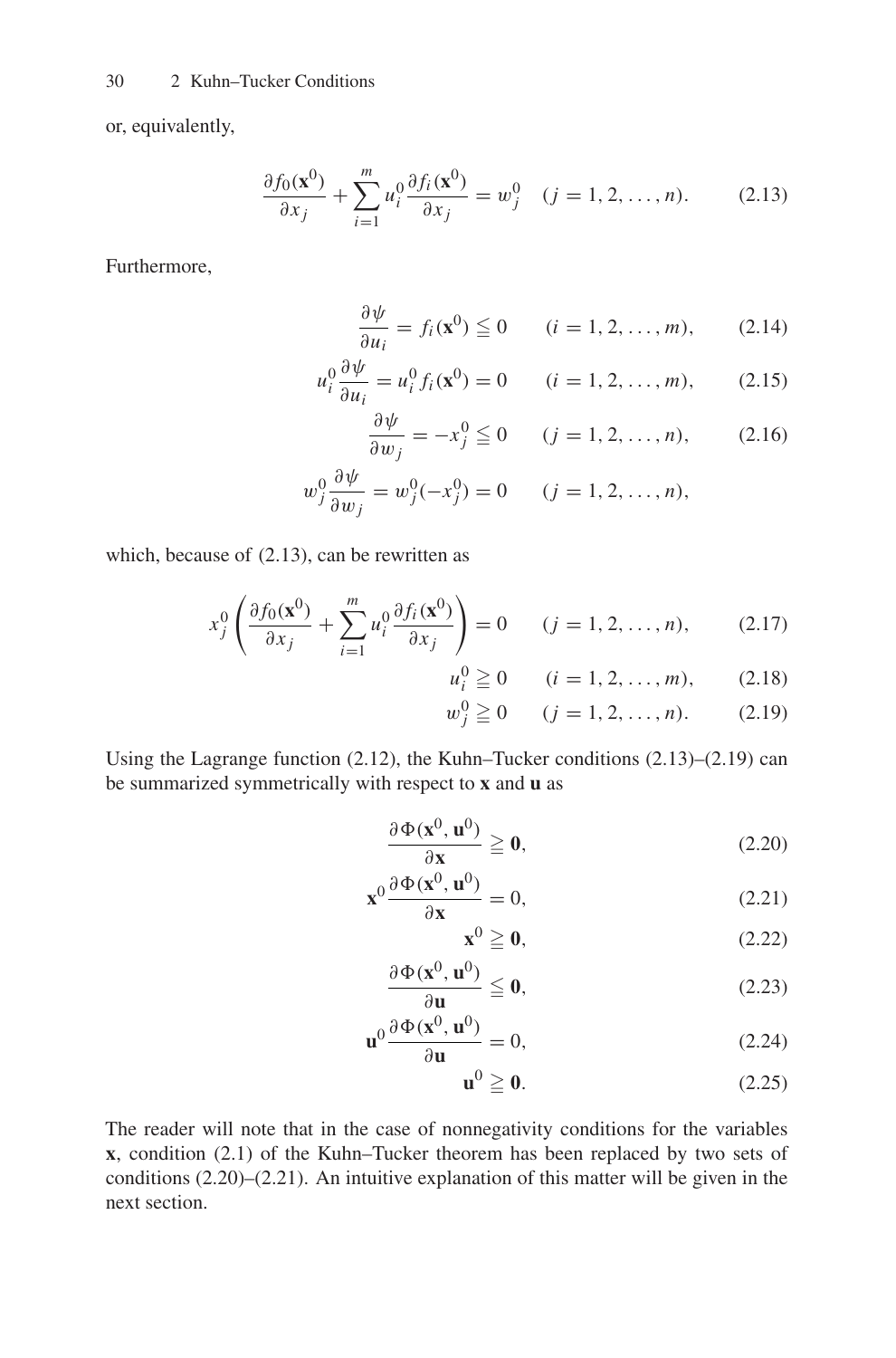## **2.2 Rationale of the Kuhn–Tucker Conditions**

As already mentioned, the Kuhn–Tucker conditions are the natural generalization of the Lagrange multiplier approach, from classical differential calculus replacing equality constraints by inequality constraints, to take account of the possibility that the maximum or minimum in question can occur not only at a boundary point but also at an interior point. The calculus requirements are generally appropriate only if the extremum (i.e., the maximum or minimum) occurs at a point at which all of the variables (including the slack variables) take nonzero values.

Now we consider—for simplicity, but without loss of generality—the minimization of the function  $f(x)$  subject to  $x \ge 0$ . In this case, the matter can be illustrated graphically. Suppose first that we are at a point at which the value of *x* can either be increased or decreased (the interior point *A* in Figure 2.2). By the usual logic of marginal analysis, we must have  $\frac{df}{dx} = 0$ , for otherwise either a rise or a fall in the value of x could increase the value of  $f$ , and  $f$  would not be at its minimum.

On the other hand, suppose we are testing for the possibility of a boundary minimum at which  $x = 0$ . In Figure 2.2, two possibilities for local minimum of the function  $f(x)$  subject to  $x \ge 0$  can be observed. If  $\frac{df}{dx} = 0$ , the point with  $x = 0$ (point *B* in Figure 2.2) may be a minimum for the usual reasons, and if  $\frac{df}{dx} > 0$ , it may be a minimum point simply because it is impossible to reduce the value of *x* any further (point *C* in Figure 2.2).

Direct generalization for the function with *n* variables leads to the following conclusions. Given a differentiable function  $f(x_1, x_2, \ldots, x_n)$ ,

- for an interior minimum (maximum), it is necessary that  $\frac{\partial f}{\partial x_j} = 0$  ( $j = 1, 2, ..., n$ );
- for a boundary minimum, it is necessary that  $\frac{\partial f}{\partial x_j} \ge 0$  *(j* = 1*,* 2*, ..., n).*

The reader may check that—by the same reasoning—for a boundary maximum it is necessary that  $\frac{\partial f}{\partial x_j} \leq 0$ .



**Fig. 2.2.** Minimum of the function  $f(x)$  subject to  $x \ge 0$ .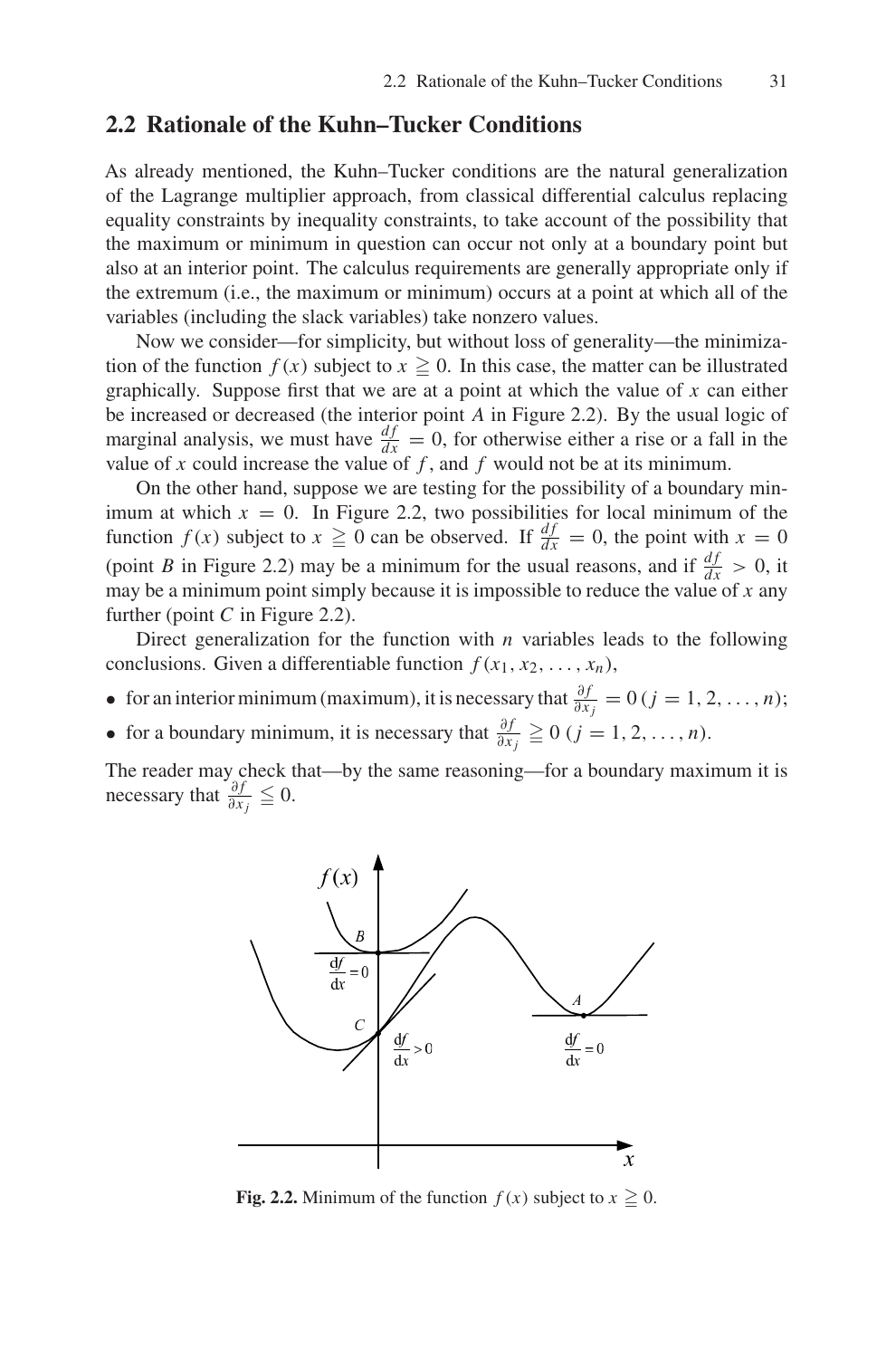Similar to the interpretation of the complementary slackness conditions (2.3 ) or (2.24), the conditions in (2.21) serve to determine which solution case occurs; if the value of  $x_j$  under consideration is positive (interior minimum case), then  $(2.21)$ requires  $\frac{\partial \Phi}{\partial x_j} = 0$ . If  $\frac{\partial \Phi}{\partial x_j} > 0$ , then we can only have a boundary minimum  $(x_j = 0)$ .

## **2.3 Kuhn–Tucker Conditions and a Saddle Point of the Lagrange Function**

We consider the Lagrange function  $\Phi(\mathbf{x}, \mathbf{u})$  as defined in (2.12). The necessary conditions for a local minimum of the Lagrange function (2.12), regarded as a function of **x** only, subject only to the nonnegativity conditions  $x_j \ge 0$  ( $j = 1, 2, ..., n$ ) are exactly the Kuhn–Tucker conditions  $(2.20)$ – $(2.22)$  for problem  $(1.28a)$ . At the same time, the Kuhn–Tucker conditions (2.23)–(2.25) provide the necessary conditions for a local maximum of the Lagrange function (2.12), regarded as a function of **u** only, subject only to the nonnegativity conditions  $u_i \ge 0$  ( $i = 1, 2, ..., m$ ). A graphical illustration of this property of the point  $(\mathbf{x}^0, \mathbf{u}^0)$  from the Kuhn–Tucker conditions (2.20)–(2.25) is depicted in Figure 2.3. This leads to the following concept of a saddle point.

**Definition 2.1.** A point  $(\mathbf{x}^0, \mathbf{u}^0)$  with  $\mathbf{x}^0 \geq \mathbf{0}$  and  $\mathbf{u}^0 \geq \mathbf{0}$  is said to be a *saddle point* of the Lagrange function  $\Phi(\mathbf{x}, \mathbf{u})$  if



**Fig. 2.3.** Saddle point of the Lagrange function.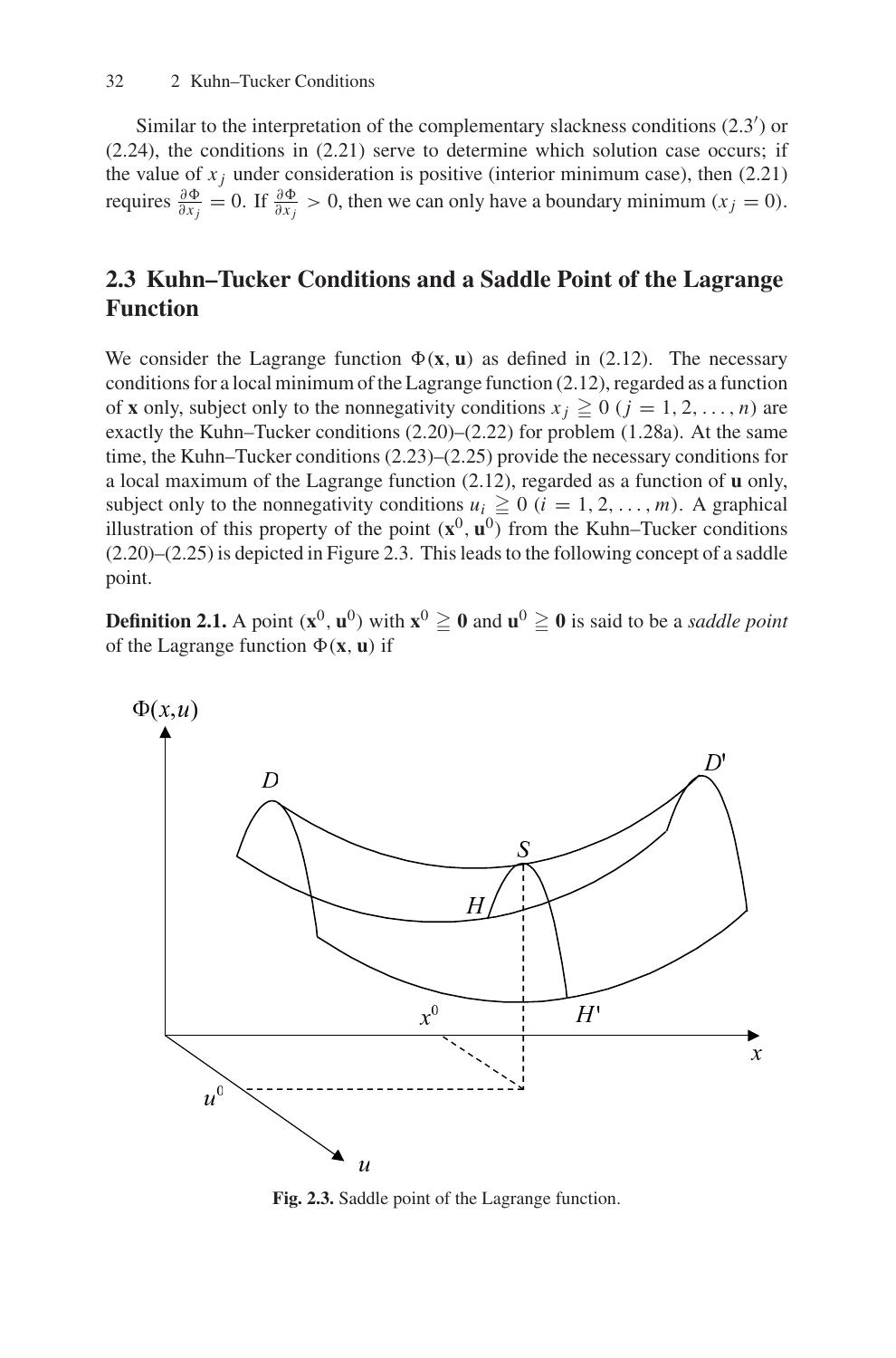$$
\Phi(\mathbf{x}^0, \mathbf{u}) \leq \Phi(\mathbf{x}^0, \mathbf{u}^0) \leq \Phi(\mathbf{x}, \mathbf{u}^0)
$$

for all  $\mathbf{x} \geq \mathbf{0}$ ,  $\mathbf{u} \geq \mathbf{0}$ .

In other words, for a fixed  $\mathbf{u} = \mathbf{u}^0$ , the Lagrange function is minimized at  $\mathbf{x}^0$ (due to the second inequality of the relationship in Definition 2.1), whereas for a fixed  $\mathbf{x} = \mathbf{x}^0$ , the Lagrange function is maximized at  $\mathbf{u}^0$  (which follows from the first inequality of the relationship in Definition 2.1).

Now the relationship between the saddle point of the Lagrange function and the optimal solution of problem (1.28a) can be established.

**Theorem 2.2.** *If there exists a saddle point*  $(\mathbf{x}^0, \mathbf{u}^0)$  *of the Lagrange function*  $\Phi(\mathbf{x}, \mathbf{u})$ *, then* **x**<sup>0</sup> *is an optimal solution for problem* (1.28a)*.* 1

In order to obtain the converse of Theorem 2.2, we need convexity properties of the functions  $f_k(\mathbf{x})$  ( $k = 0, 1, 2, \ldots, m$ ), which will be discussed in the next chapter.

## **2.4 Kuhn–Tucker Conditions for the General Mathematical Programming Problem**

The real applications of mathematical programming in economics contain both types of constraints: inequalities as well as equalities. Therefore, we define the general mathematical programming problem as follows:

minimize 
$$
f_0(\mathbf{x}, \mathbf{y})
$$
  
\nsubject to  $f_i(\mathbf{x}, \mathbf{y}) \le 0$   $(i = 1, 2, ..., m),$   
\n $g_h(\mathbf{x}, \mathbf{y}) = 0$   $(h = m + 1, ..., r),$   
\n $\mathbf{x} \ge 0,$   
\n $\mathbf{y} \in \mathbb{R}^l.$  (1.28b)

Obviously, problems (1.28) and (1.28a) are special cases of problem (1.28b).

Writing problem (1.28b) in the form (1.28) with  $\Phi(\mathbf{x}, \mathbf{y}, \mathbf{u}, \mathbf{v}) = f_0(\mathbf{x}, \mathbf{y}) + \sum_{i=1}^m u_i f_i(\mathbf{x}, \mathbf{y}) + \sum_{h=m+1}^r v_h g_h(\mathbf{x}, \mathbf{y})$ , the reader may verify that the Kuhn–Tucker conditions take the symmetric form

$$
\frac{\partial \Phi^0}{\partial x} \geq 0, \qquad \frac{\partial \Phi^0}{\partial y} = 0, \qquad \frac{\partial \Phi^0}{\partial u} \leq 0, \qquad \frac{\partial \Phi^0}{\partial v} = 0,
$$
  

$$
x^0 \frac{\partial \Phi^0}{\partial x} = 0, \qquad u^0 \frac{\partial \Phi}{\partial u} = 0, \qquad x^0 \geq 0, \qquad u^0 \geq 0,
$$

where  $\Phi^0 = \Phi(\mathbf{x}^0, \mathbf{y}^0, \mathbf{u}^0, \mathbf{v}^0)$ ,  $(\mathbf{x}^0, \mathbf{y}^0)$  denotes the local minimum of the function  $f_0$ (**x***,* **y**) under the constraints of problem (1.28b), and ( $\mathbf{u}^0$ ,  $\mathbf{v}^0$ ) are the corresponding

 $\frac{1}{1}$  For the proof, see, e.g., [24, pp. 215–217] or [10, p. 539].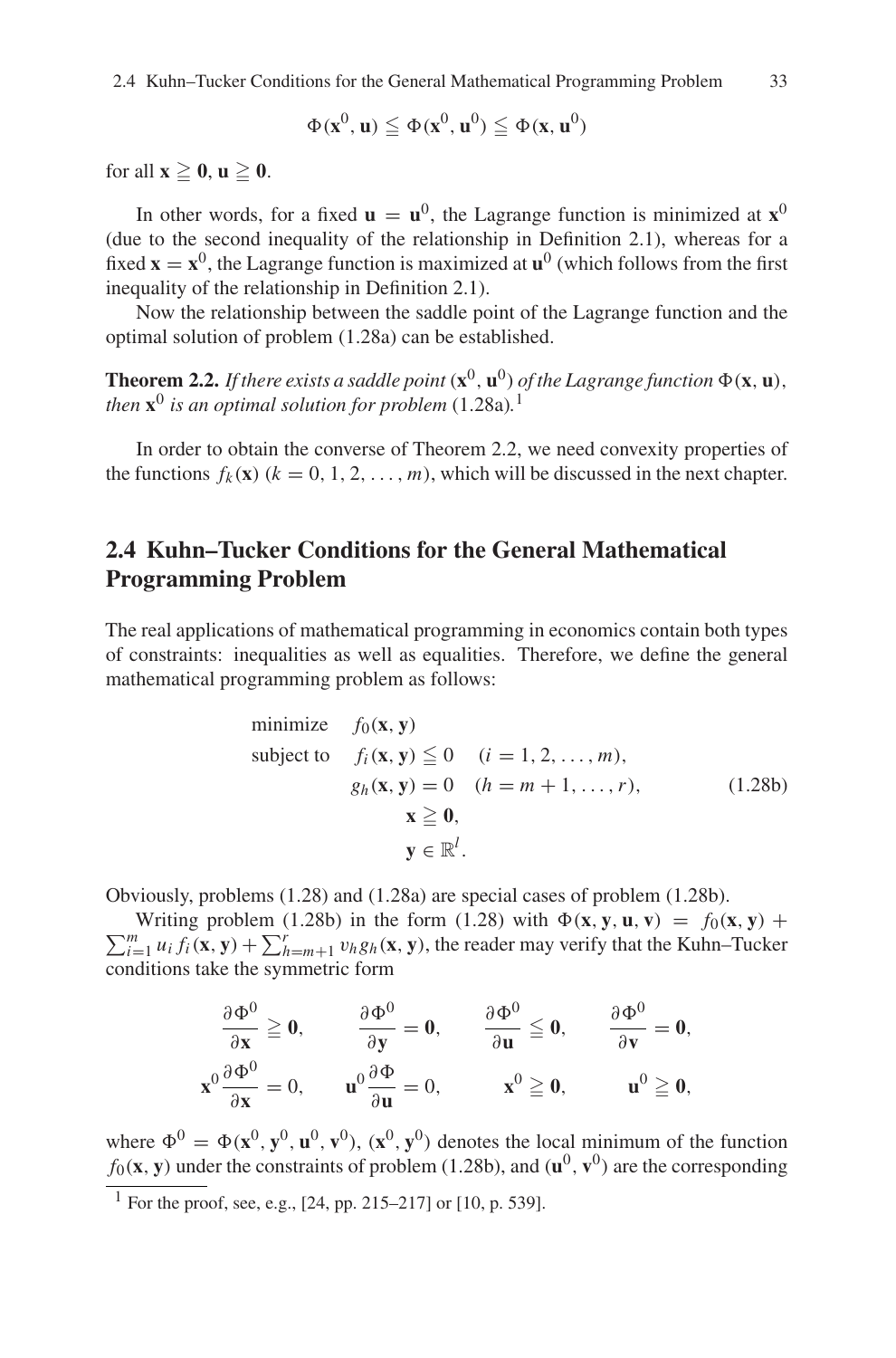Lagrange multipliers. It is worth noting that the Lagrange multipliers **v** related to the equalities are not restricted to the nonnegativity (as in the classical Lagrange theory).

A summary of the rules for the formulation of the Kuhn–Tucker conditions for the general mathematical programming problem is as follows:

*Rule* 1. For a minimization (maximization) problem write all inequality constraints in the form

$$
f_i(x) \leqq 0 \quad (f_i(x) \geqq 0).
$$

- *Rule* 2. Write the Lagrange function as the sum of the objective function and the weighted constraints.
- *Rule* 3. The partial derivatives of the Lagrange function
	- (a) with respect to the nonnegative variables are *nonnegative* (*nonpositive*) for a *minimization* (*maximization*) problem and the complementary slackness condition

$$
\mathbf{x}\frac{\partial\Phi}{\partial\mathbf{x}}=0
$$

is fulfilled;

- (b) with respect to the free variables are equal to zero;
- (c) with respect to the Lagrange multipliers corresponding to the inequality constraints are *nonpositive* (*nonnegative*) for a *minimization* (*maximization*) problem and the complementary slackness condition

$$
\mathbf{u}\frac{\partial \Phi}{\partial \mathbf{u}}=0
$$

is fulfilled;

(d) with respect to the Lagrange multipliers corresponding to the equality constraints are equal to zero.

For a numerical illustration, we consider the following example:

minimize 
$$
f_0(\mathbf{x}) = x_1^2 - 4x_1 + x_2^2 - 6x_2
$$
  
subject to  $x_1 + x_2 \le 3$ ,  
 $-2x_1 + x_2 \le 2$ .

The Lagrange function is

$$
\Phi(\mathbf{x}, \mathbf{u}) = x_1^2 - 4x_1 + x_2^2 - 6x_2 + u_1(x_1 + x_2 - 3) + u_2(-2x_1 + x_2 - 2).
$$

Application of the Kuhn–Tucker conditions  $(2.1')$ – $(2.4')$  gives

$$
\frac{\partial \Phi}{\partial x_1} = 2x_1 - 4 + u_1 - 2u_2 = 0, \tag{2.26}
$$

$$
\frac{\partial \Phi}{\partial x_2} = 2x_2 - 6 + u_1 + u_2 = 0, \tag{2.27}
$$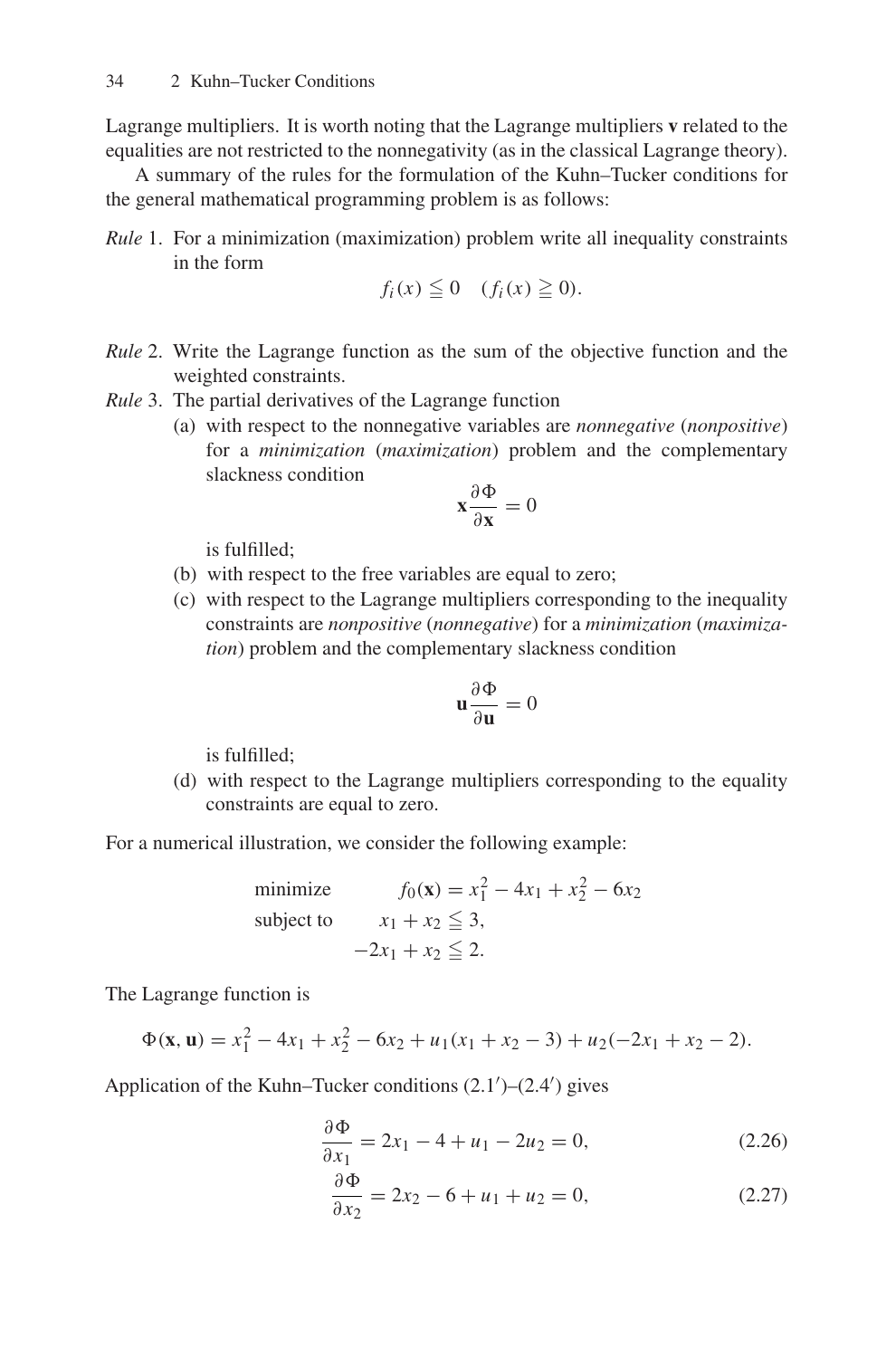$$
\frac{\partial \Phi}{\partial u_1} = x_1 + x_2 - 3 \leq 0,
$$
\n(2.28)

$$
u_1 \frac{\partial \Phi}{\partial u_1} = u_1(x_1 + x_2 - 3) = 0,\tag{2.29}
$$

$$
\frac{\partial \Phi}{\partial u_2} = -2x_1 + x_2 - 2 \leq 0,\tag{2.30}
$$

$$
u_2 \frac{\partial \Phi}{\partial u_2} = u_2(-2x_1 + x_2 - 2) = 0,\tag{2.31}
$$

$$
u_1 \geqq 0, \qquad u_2 \geqq 0. \tag{2.32}
$$

There is in general no simple computational procedure for the solution of these conditions. In order to show how to use the Kuhn–Tucker conditions, it is necessary to explore various cases defined principally by reference to whether each *ui* is zero.

For the first case, suppose that  $u_1 = 0$  and  $u_2 = 0$ . From conditions (2.26)–(2.27), we get  $x_1 = 2$  and  $x_2 = 3$ . This vector cannot be a solution of our problem because it violates the first constraint  $x_1 + x_2 \leq 3$ .

Second, suppose that  $u_1 \neq 0$  and  $u_2 = 0$ . Then equations (2.26) and (2.27) are reduced to

$$
2x_1 + u_1 = 4, \n2x_2 + u_1 = 6.
$$

Due to the complementary slackness condition (2.29), inequality (2.28) must be fulfilled as the equality

$$
x_1 + x_2 = 3.
$$

The above system of equations yields the solution  $x_1 = 1$ ,  $x_2 = 2$ , and  $u_1 = 2$ , which also satisfies the remaining conditions (2.30)–(2.31). In other words, all Kuhn–Tucker conditions (2.26)–(2.32) are satisfied.

The third case corresponds to  $u_1 = 0$ ,  $u_2 \neq 0$ . The resulting system of equations,

$$
2x_1 - 2u_2 = 4,
$$
  

$$
2x_2 + u_2 = 6,
$$
  

$$
-2x_1 + x_2 = 2,
$$

yields the solution  $x_1 = \frac{4}{5}$ ,  $x_2 = \frac{18}{5}$ ,  $u_2 = -\frac{6}{5}$ , which violates conditions (2.28) and (2.32).

The last possibility is  $u_1 \neq 0$  and  $u_2 \neq 0$ . Because of the complementary slackness conditions (2.29) and (2.31), both inequality constraints (2.28) and (2.30) must be satisfied as equalities:

$$
x_1 + x_2 = 3, \n-2x_1 + x_2 = 2.
$$

The solution is  $x_1 = \frac{1}{3}$  and  $x_2 = \frac{8}{3}$ . Substituting these values in (2.26)–(2.27), we obtain a negative value for the Lagrange multiplier  $u_2 = -\frac{8}{9}$ , which is a contradiction to condition (2.32).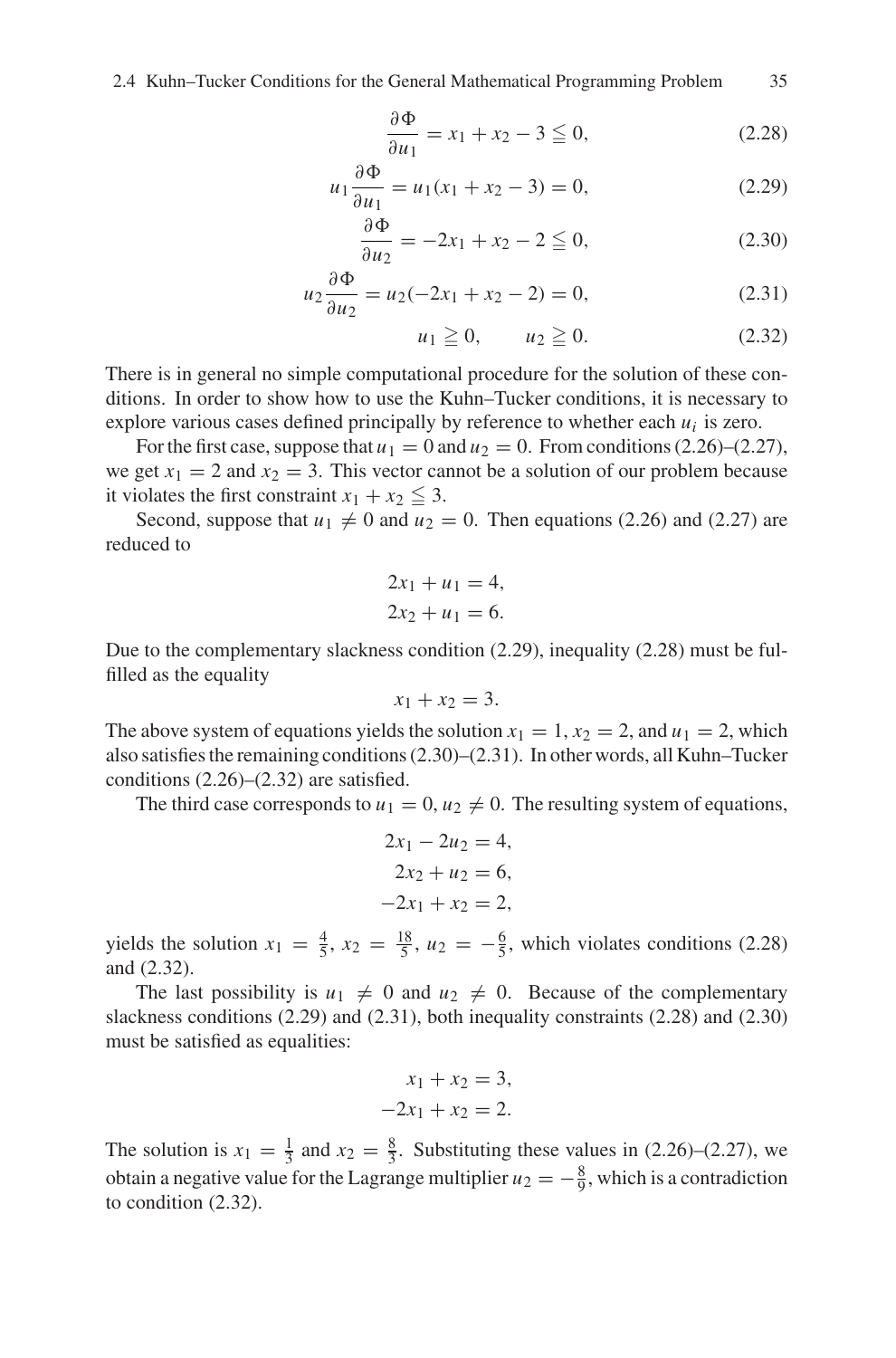#### 36 2 Kuhn–Tucker Conditions

Only the values  $x_1 = 1$ ,  $x_2 = 2$ ,  $u_1 = 2$ , and  $u_2 = 0$  satisfy all Kuhn–Tucker conditions and a simple inspection of the graph of the feasible solutions illustrates that this is indeed the optimal solution of our example.

Without further assumption about the functions  $f_k(\mathbf{x})$  ( $k = 0, 1, 2, \ldots, m$ ), Theorem 2.1 provides only necessary conditions for a local optimal solution of problem (1.28).

In order to illustrate that the Kuhn–Tucker conditions are not sufficient conditions for a local minimum (maximum) of mathematical programming problems, we consider the following very simple one-variable example:

maximize 
$$
f_0(x) = (x - 1)^3
$$
 (2.33)

$$
subject to \t x \le 2, \t (2.34)
$$

$$
x \ge 0. \tag{2.35}
$$

According to Rule 1 for the formulation of the Kuhn–Tucker condition, we rewrite the constraint as  $2 - x \ge 0$ . Then the Lagrange function is

$$
\Phi(x, u) = (x - 1)^3 + u(2 - x).
$$

Application of the Kuhn–Tucker conditions (2.20)–(2.25) for the maximization problem gives

$$
\frac{\partial \Phi}{\partial x} = 3(x - 1)^2 - u \le 0,
$$
\n(2.36)

$$
x\frac{\partial \Phi}{\partial x} = x[3(x-1)^2 - u] = 0,\tag{2.37}
$$

$$
\frac{\partial \Phi}{\partial u} = 2 - x \ge 0,\tag{2.38}
$$

$$
u\frac{\partial \Phi}{\partial u} = u(2 - x) = 0,\tag{2.39}
$$

$$
u \ge 0 \quad \text{(because of Rule 1).} \tag{2.40}
$$

The reader may verify that  $x^0 = 1$  and  $u^0 = 0$  satisfy the Kuhn–Tucker conditions (2.36)–(2.40). By simple inspection, it can be shown that the maximum of function (2.33) under the constraints (2.34)–(2.35) is at the point  $x = 2$  and not at the point  $x^0 = 1$ .

The question of sufficiency of the Kuhn–Tucker conditions or the "second-order conditions" for the optimal solution of mathematical programming problems will be explored in the next chapter.

## **2.5 The Kuhn–Tucker Conditions and Economic Analysis**

As illustrated in the previous section, the Kuhn–Tucker conditions can be helpful in the solution of specific numerical problems. Many algorithms of quadratic programming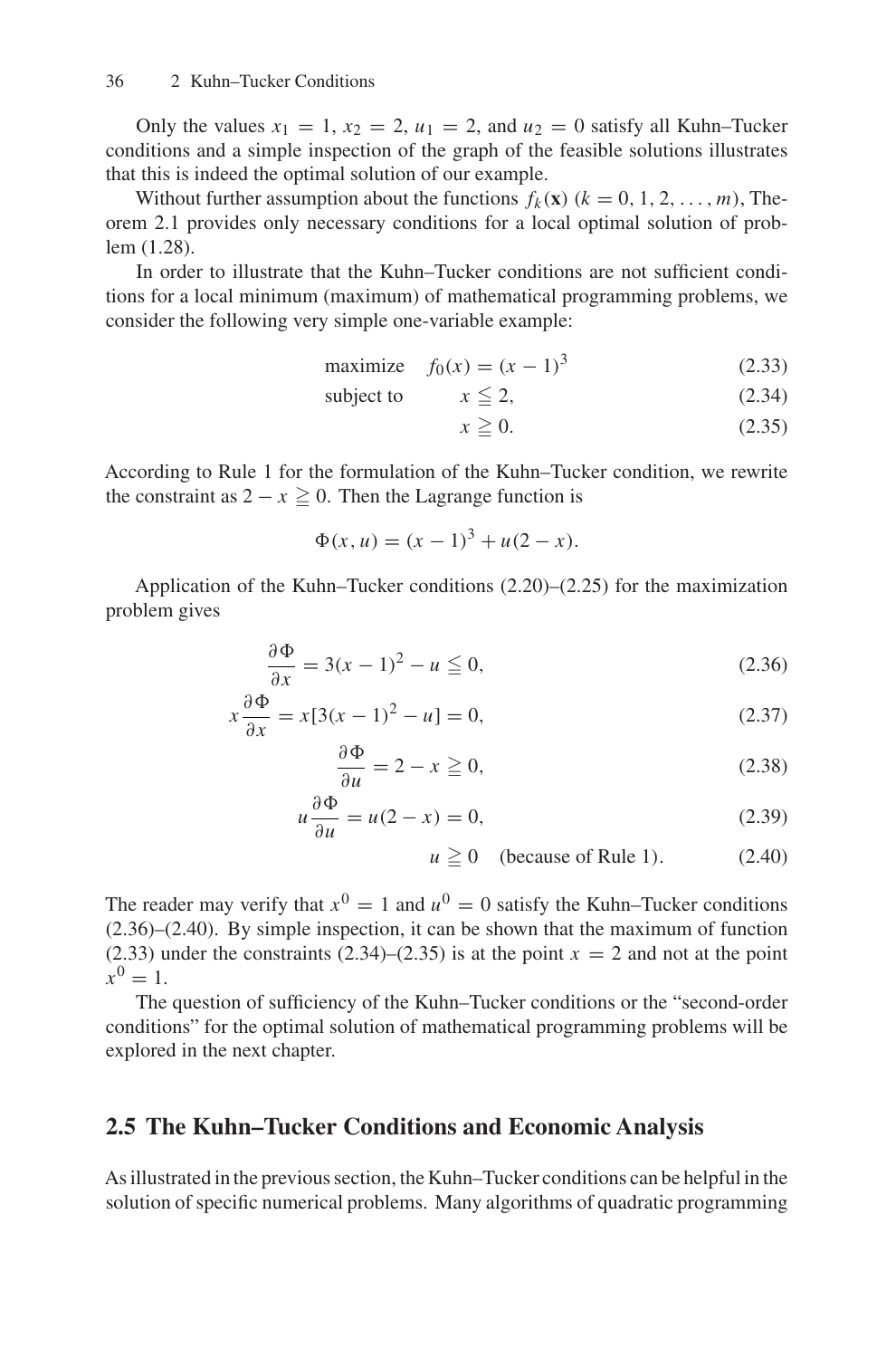are based on these conditions. For economists, the Kuhn–Tucker conditions can be more useful for derivation of qualitative results without the necessity of specifying numerically the parameters of a mathematical programming problem. The primary aim is to characterize the optimal behavior of an economic agent under consideration. "As a result the Kuhn–Tucker conditions may perhaps constitute the most powerful single weapon provided to economic theory by mathematical programming" [4, p. 165].

A few examples will illustrate how the Kuhn–Tucker conditions can be used as an instrument for qualitative economic analysis.

#### **2.5.1 Peak Load Pricing**

Many profit-maximizing firms are confronted with the situation that the demand for a given product varies by the hour of the day so that at some times the capacity of the firm is fully utilized (peak periods), while at other times demand is slow so that some capacity remains underutilized (off-peak periods). As shown by Littlechild [20] with the aid of Kuhn–Tucker analysis and previously formulated by Steiner [35] and Williamson [38], in such situations the differential pricing is—in the sense of profit maximization—optimal. According to [4, p. 167], the following proposition can be formulated.

**Proposition 2.1.** *The profit-maximizing outputs will be such that prices at off-peak periods will merely cover marginal operating costs (raw materials, labor, etc.), while in peak periods the prices will exceed marginal operating costs. The sum of the excesses of these prices over marginal operating costs for all peak periods will just add up to marginal capital cost, i.e., they will sum to the marginal cost of increasing capacity.*

*Proof.* We denote the quantity demanded during each of the 24 hours of the day by  $x_1, x_2, \ldots, x_{24}$  and the corresponding prices (e.g., telephone rates) by  $p_1, p_2, \ldots, p_{24}$ . It is assumed that all  $x_i > 0$ , i.e., that some output is sold during each hour of the day. The hourly output capacity is denoted by *y*. The function  $C(x_1, x_2, \ldots, x_{24})$ describes the daily total operating cost and  $g(y)$  the daily cost of capital (capacity). We assume that the marginal operating cost,  $\frac{\partial C}{\partial x_i}$ , as well as the marginal capacity cost,  $\frac{dg}{dy}$ , are positive. Furthermore, it is assumed that prices are not affected by the firm's output, i.e.,  $\frac{\partial p_i}{\partial x_i} = 0$ . (Perfect competition prevails. The prices  $p_1, \ldots, p_{24}$ can therefore be regarded as given and fixed.)

The firm seeks to maximize the total profit per day,

$$
\pi = \sum_{i=1}^{24} p_i x_i - C(x_1, x_2, \dots, x_{24}) - g(y),
$$

subject to the 24 hourly capacity constraints,

 $x_i \leq y \quad (i = 1, 2, \ldots, 24)$  $x_i \ge 0 \quad (i = 1, 2, \ldots, 24),$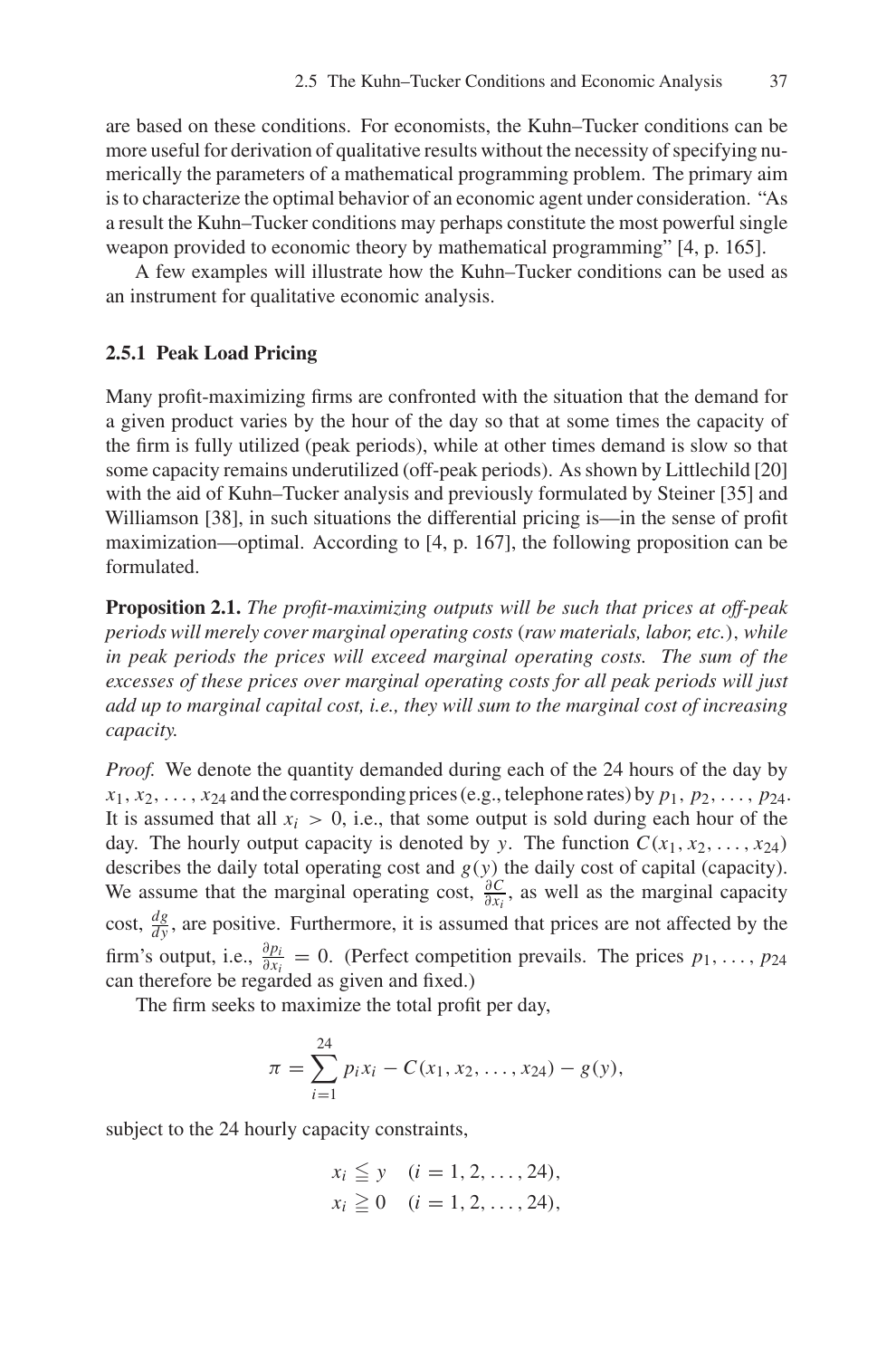$$
y\geqq 0.
$$

The Lagrange function has the form

$$
\Phi(\mathbf{x}, y, \mathbf{u}) = \sum_{i=1}^{24} p_i x_i - C(x_1, x_2, \dots, x_{24}) - g(y) + \sum_{i=1}^{24} u_i (y - x_i).
$$

Under the assumption of a perfectly competitive firm, the Kuhn–Tucker conditions are then

$$
\frac{\partial \Phi}{\partial x_i} = p_i - \frac{\partial C}{\partial x_i} - u_i \leq 0 \quad (i = 1, 2, ..., 24), \tag{2.41}
$$

$$
x_i \frac{\partial \Phi}{\partial x_i} = x_i \left( p_i - \frac{\partial C}{\partial x_i} - u_i \right) = 0 \quad (i = 1, 2, \dots, 24), \tag{2.42}
$$

$$
\frac{\partial \Phi}{\partial y} = -\frac{dg}{dy} + \sum_{i=1}^{24} u_i \leq 0,
$$
\n(2.43)

$$
y\frac{\partial \Phi}{\partial y} = y\left(-\frac{dg}{dy} + \sum_{i=1}^{24} u_i\right) = 0,\tag{2.44}
$$

$$
\frac{\partial \Phi}{\partial u_i} = y - x_i \ge 0 \quad (i = 1, 2, \dots, 24), \tag{2.45}
$$

$$
u_i \frac{\partial \Phi}{\partial u_i} = u_i(y - x_i) = 0 \quad (i = 1, 2, \dots, 24), \tag{2.46}
$$

$$
u_i \ge 0 \quad (i = 1, 2, \dots, 24). \tag{2.47}
$$

Since we have assumed that  $x_i > 0$  ( $i = 1, 2, ..., 24$ ), it follows from (2.45) that *y >* 0 (that is, if capacity, *y*, were zero, nothing could be produced).

Because we are only interested in solutions in which all  $x_i$  and  $y$  are positive, (2.41) and (2.43) become the following:

$$
p_i - \frac{\partial C}{\partial x_i} - u_i = 0 \quad (i = 1, 2, ..., 24),
$$
 (2.41')

$$
-\frac{\partial g}{\partial y} + \sum_{i=1}^{24} u_i = 0.
$$
 (2.43')

In any off-peak period *t*, there is by definition excess capacity  $(y > x_t)$ . Therefore, by the complementary slackness condition (2.46), we must have  $u_t = 0$  for off-peak periods.

Then the first part of Proposition 2.1 follows immediately from  $(2.41')$ :

$$
p_t = \frac{\partial C}{\partial x_t}
$$
 for any off-peak period *t*;

that is, for any off-peak period, it is optimal to set the price equal to the marginal operating cost,  $\frac{\partial C}{\partial x_t}$ . Since there is excess capacity, demand should be encouraged by charging a price as low as possible without incurring a loss on the marginal unit sold.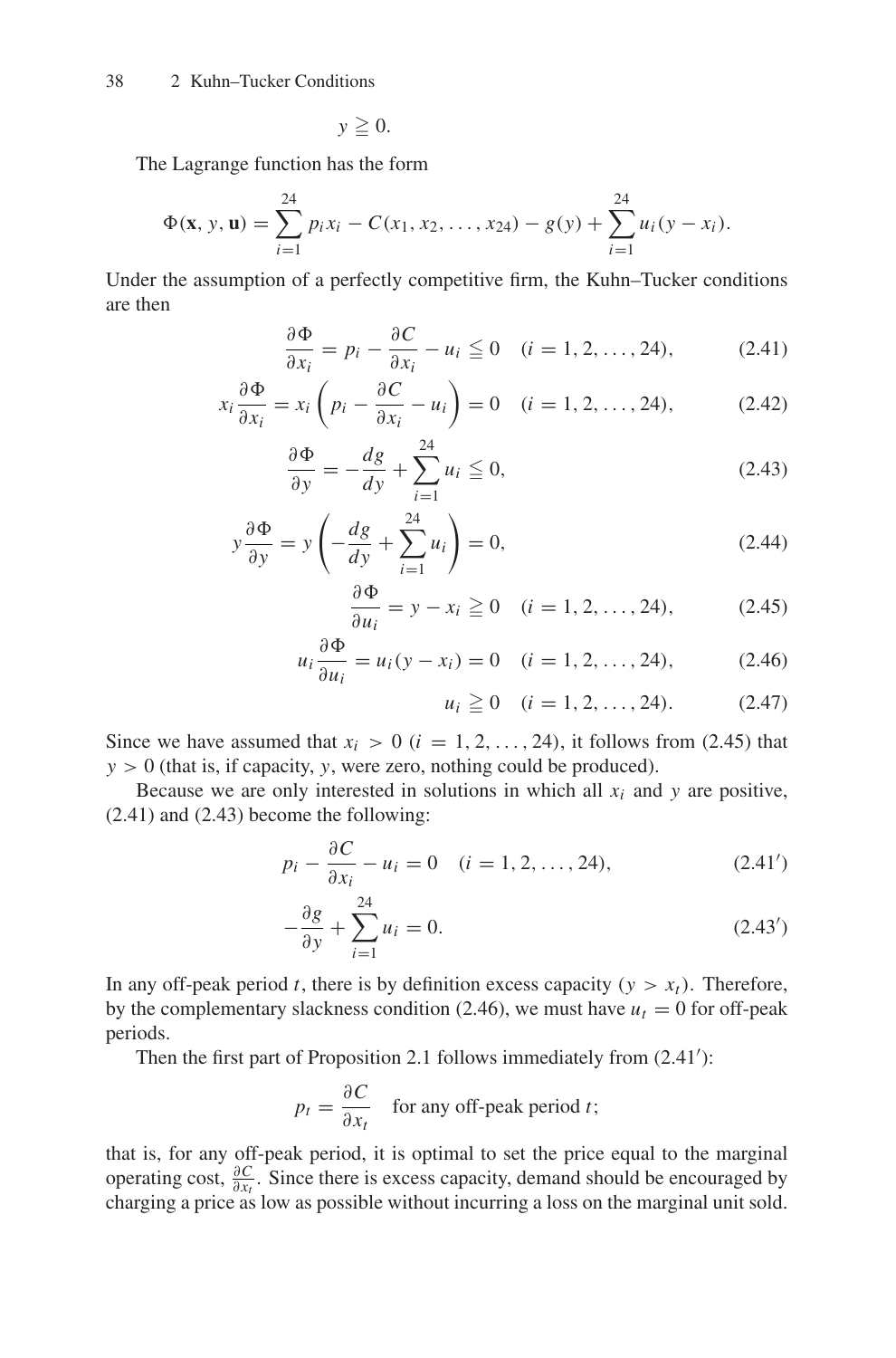For any peak period, *s*, the capacity of the firm is fully utilized  $(x_s = y)$ . Since we have assumed that  $\frac{dg}{dy} > 0$  (increasing output capacity requires additional capital), it follows from (2.43 ) that

$$
\frac{dg}{dy} = \sum_s u_s > 0,
$$

that is, at least for some of the peak periods, the Lagrange multipliers must be positive. Then we obtain from  $(2.41')$  that

$$
p_s = \frac{\partial C}{\partial x_s} + u_s \quad \text{for any peak period } s.
$$

The price will exceed the marginal operating cost by a supplementary amount equal to the value of the Lagrange multiplier  $u_s$ . Moreover, by  $(2.43')$  the sum of these supplements for all peak periods together will be exactly equal to the marginal capacity cost,  $\frac{\partial g}{\partial y}$ . Since peak period demand presses on capacity, any increase in this demand must require additional capital, and it must therefore cover its marginal capital cost,  $\frac{dg}{dx}$ .  $\frac{ag}{dy}$ .

This completes the proof of Proposition 2.1 as the basic principles for the setting of daytime and evening telephone rates, for the higher accommodation prices in the peak season, etc. This principle can be applied in the recent discussion about the road pricing system as well.

## **2.5.2 Revenue Maximization under a Profit Constraint**<sup>2</sup>

Suppose that a firm produces a single product whose output is *q* and that its sales are affected by its advertising expenditure *a*. The firm will maximize its total revenue *R(q, a)* subject to a profit constraint,

$$
\Pi = R(q, a) - C(q) - a \geqq m,
$$

where  $C(q)$  indicates the cost of production and where the marginal revenue of advertising and the marginal cost of output are both positive  $(\frac{\partial R}{\partial a} > 0, \frac{dC}{dq} > 0)$ . Then the behavior of the firm is described by the following.

**Proposition 2.2.** *The revenue-maximizing output will be such that the profit is equal to the prescribed level m, the marginal revenue ∂R ∂q is positive, and the marginal profit ∂ ∂q is negative.*

*Proof.* The firm's decision problem is

maximize 
$$
R(q, a)
$$
  
subject to  $R(q, a) - C(q) - a \ge m$ ,  
 $q \ge 0$ ,  $a \ge 0$ .

 $\frac{2}{7}$  Formulation of the problem by Baumol [4, p. 170].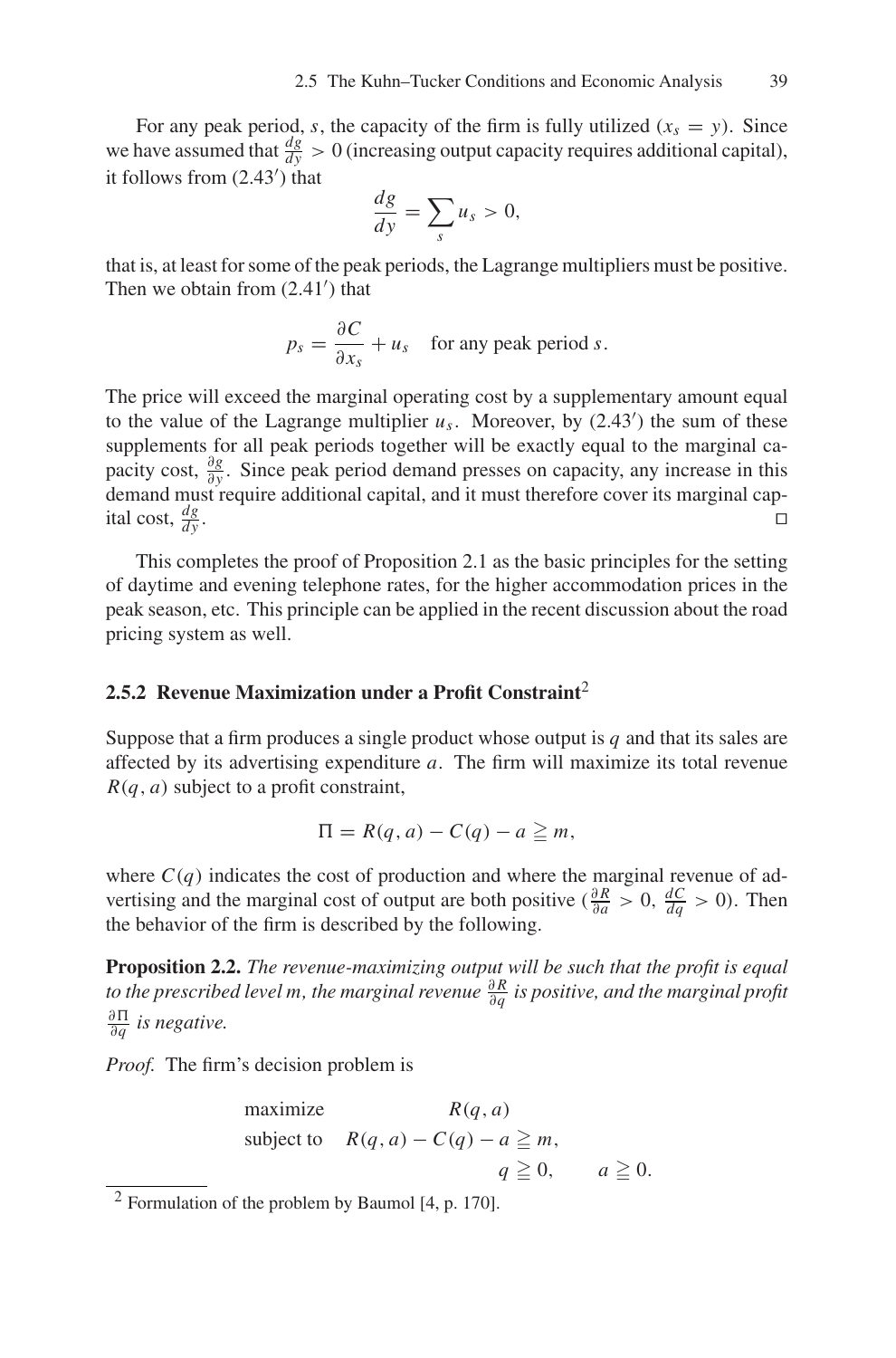#### 40 2 Kuhn–Tucker Conditions

The Lagrange function becomes

$$
\Phi(q, a, u) = R(q, a) + u(R(q, a) - C(q) - a - m),
$$

and the Kuhn–Tucker conditions are

$$
\frac{\partial \Phi}{\partial q} = \frac{\partial R}{\partial q} + u \left( \frac{\partial R}{\partial q} - \frac{dC}{dq} \right) \leq 0,
$$

or

$$
(1+u)\frac{\partial R}{\partial q} - u\frac{dC}{dq} \leq 0, \qquad (2.48)
$$

$$
q \frac{\partial \Phi}{\partial q} = q \left[ (1+u) \frac{\partial R}{\partial q} - u \frac{dC}{dq} \right] = 0,
$$
\n
$$
\frac{\partial \Phi}{\partial a} = \frac{\partial R}{\partial a} + u \frac{\partial R}{\partial a} - u \leq 0,
$$
\n(2.49)

or

$$
(1+u)\frac{\partial R}{\partial a}\leqq u,
$$

or

$$
\frac{\partial R}{\partial a} \le \frac{u}{1+u},\tag{2.50}
$$

$$
a\frac{\partial \Phi}{\partial a} = a\left[ (1+u)\frac{\partial R}{\partial a} - u \right] = 0, \tag{2.51}
$$

$$
\frac{\partial \Phi}{\partial u} = R(q, a) - C(q) - a - m \ge 0,
$$
\n(2.52)

$$
u\frac{\partial \Phi}{\partial u} = u\left[R(q, a) - C(q) - a - m\right] = 0,\tag{2.53}
$$

 $u \geq 0$ .  $(2.54)$ 

Assuming  $q > 0$  in the solution, condition (2.48) can be written as

$$
\frac{\frac{\partial R}{\partial q}}{\frac{dC}{dq}} = \frac{u}{1+u}.\tag{2.48'}
$$

Since we have assumed  $\frac{\partial R}{\partial a} > 0$ , it follows from (2.50) and (2.54) that *u* > 0. The complementary slackness condition (2.53) then implies  $\Pi = m$ . Taking into account our assumption that  $\frac{dC}{dq} > 0$ , it follows from (2.48<sup>'</sup>) that the marginal revenue  $\frac{\partial R}{\partial q}$  is positive and smaller than the marginal cost  $\frac{dC}{dq}$ . Therefore, the marginal profit with respect to output,  $\frac{\partial \Pi}{\partial q} = \frac{\partial R}{\partial q} - \frac{dC}{dq}$ , must be negative. □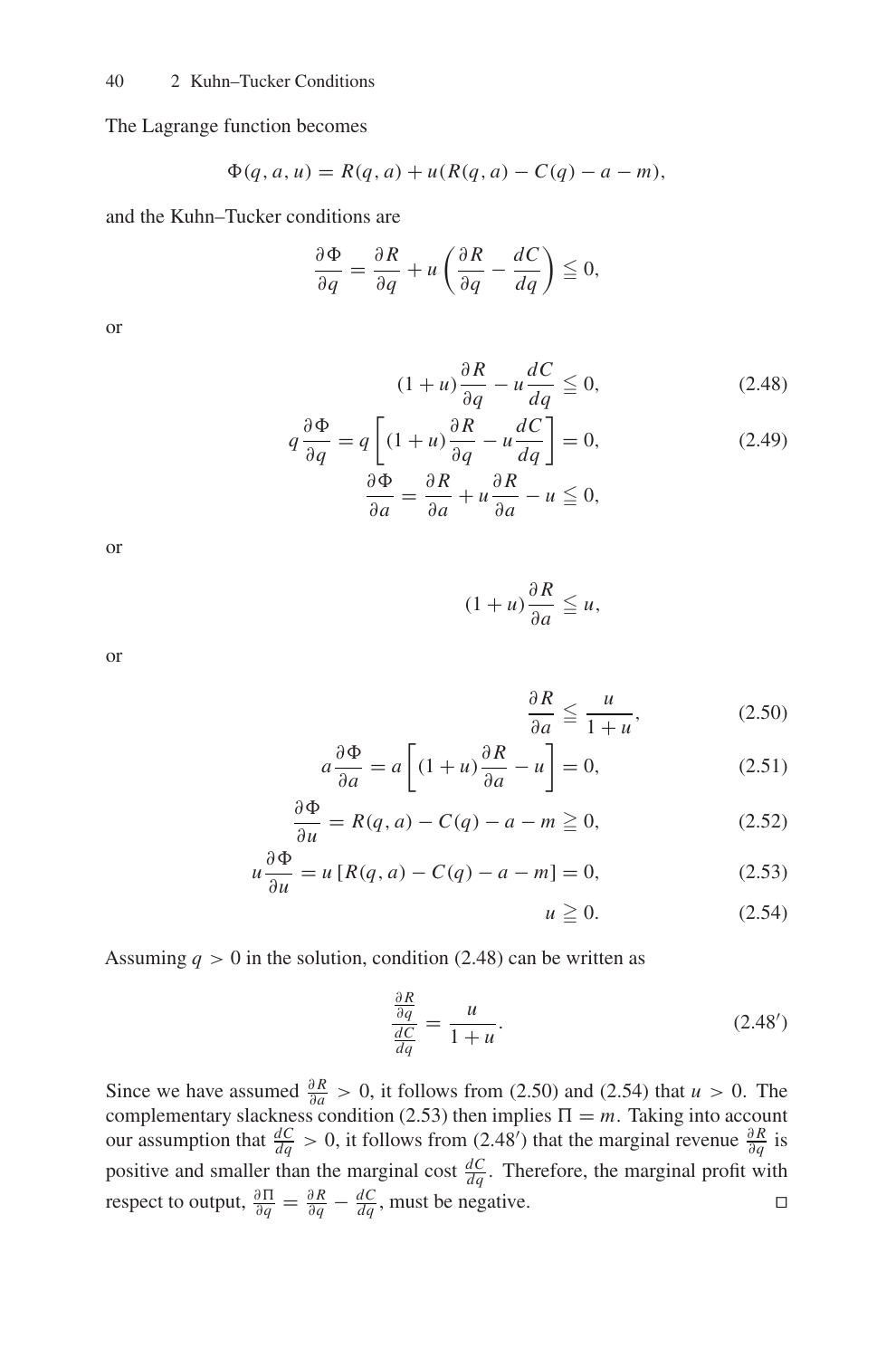From the economic interpretation point of view, it is interesting to compare the obtained results with the results for a profit-maximizing firm. The reader may verify that the necessary condition for profit-maximizing output is that the marginal revenue is equal to the marginal cost. In our model, at the constrained revenue-maximizing output, the marginal revenue is lower than the marginal cost. The implication of this result for the linear revenue function

$$
R(q, a) = \alpha_1 q + \alpha_2 a \quad \text{with } \alpha_1 > 0, \quad \alpha_2 > 0
$$

and the quadratic cost function

$$
C(q) = cq^2 \quad \text{with } c > 0^3
$$

is that the constrained revenue-maximizing output from our model is higher than the profit-maximizing output. The optimal solution  $q_{\pi}$  for the profit-maximizing firm follows directly from the condition

$$
\frac{\partial R}{\partial q} = \alpha_1 = \frac{dC}{dq} = 2cq,
$$

i.e.,

$$
q_{\pi}=\frac{\alpha_1}{2c}.
$$

For the revenue-maximizing firm, the necessary condition for the optimal solution becomes

$$
\frac{\partial R}{\partial q} = \alpha_1 = \frac{u}{1+u} \frac{dC}{dq} = \frac{u}{1+u} 2cq,
$$

and consequently

$$
q_R = \frac{\alpha_1}{2c} \left( \frac{1+u}{u} \right) > \frac{\alpha_1}{2c} = q_\pi.
$$

#### **2.5.3 Behavior of the Firm under Regulatory Constraint**

The regulation of monopolies is an important subject in applied economic analysis. In the sectors with network structure, such as telecommunications, electricity and gas, and railway systems with high fixed and irreversible (sunk) costs, it is cheaper to produce goods by a single firm than by many firms. These situations are called *natural monopolies* and occur whenever the average costs of production for a single firm are declining over a broad range of output levels. The reason lies in the so-called "bundling advantage": With increasing diameter of the pipe, the volume increases

 $3$  It can be shown that in this case the second-order conditions are fulfilled.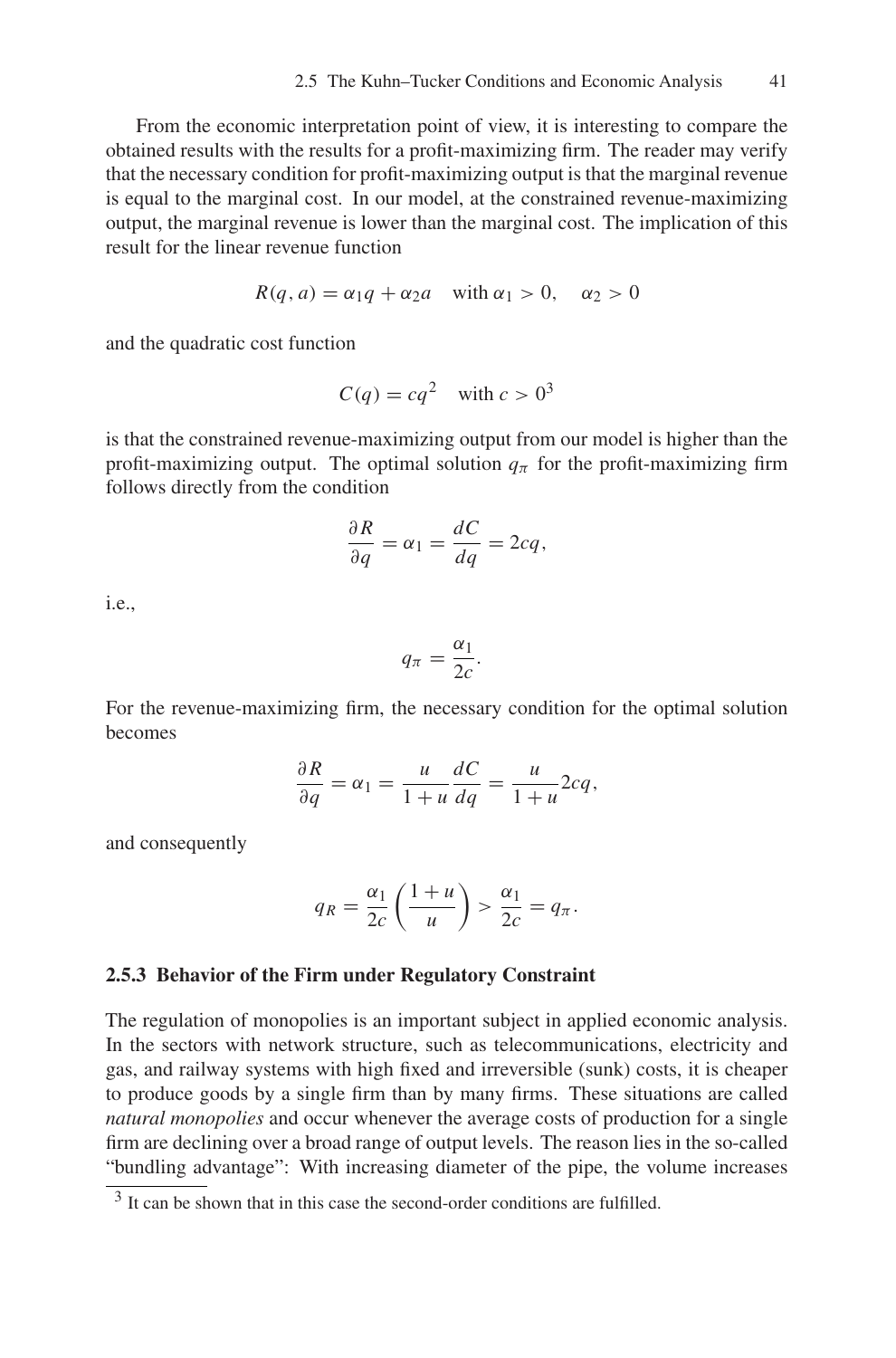more rapidly than its girth, which is crucial for the costs. The average costs of production fall as the scale of production increases; we say there are economies of scale. A natural monopoly with ireversible costs implies a barrier to market entry and is characterized by sustainable market power. In order to prevent this monopoly power over the customers and to guarantee the reliability and quality of supply at economically or politically desired prices, the regulation of monopolistic firms has been introduced. For the regulation of interstate telephone and telegraph service and of radio and television broadcasting in the United States, the Federal Communications Commission was created in 1934, and the Civil Aeronautics Board, which regulated the prices charged by the interstate scheduled airlines as well as entry into the industry, was established in 1938. The Federal Energy Regulatory Commission was established in the United States in 1977. Independent regulatory agencies operate now in all countries of the European Union.

The monopoly profit-maximizing level of output is that one for which marginal revenue equals marginal cost. At this output level, price will exceed marginal cost. The profitability of the monopolist will depend on the relationship between price and average cost.

One approach to devising monopoly pricing schemes that is followed in many regulatory situations is to permit the monopoly to charge a price above average cost that is sufficient to earn a "fair" rate of return on investment. From an economic point of view, the interesting question concerns the impact of regulation on the firm's input choices. In the most frequently quoted paper in regulatory economics Averch and Johnson [2] showed that under the rate of return constraint the profit-maximizing firm chooses an inefficient input mix in the sense "that (social) cost" is not minimized at the output it selects [2, p. 1052].

Let us start the analysis considering a basic model of the monopoly firm producing a single output using two inputs, capital and labor, where the respective quantities are denoted  $q$ ,  $x_1$  and  $x_2$ ; the production function permits inputs to be employed in any proportion. The unit price of the firm's output is denoted *p*. Suppose that it can buy as much as it wants of the two inputs at constant unit prices of *c*<sup>1</sup> and *c*2, respectively, so that its profit function is

$$
\Pi = pq - c_1 x_1 - c_2 x_2. \tag{2.55}
$$

Assuming that  $x_1 > 0$  and  $x_2 > 0$  (in other words, both production factors are essential), the profit maximization requires that

$$
\frac{\partial \Pi}{\partial x_1} = \frac{\partial pq}{\partial x_1} - c_1 = 0,\tag{2.56}
$$

$$
\frac{\partial \Pi}{\partial x_2} = \frac{\partial pq}{\partial x_2} - c_2 = 0,\tag{2.57}
$$

and consequently,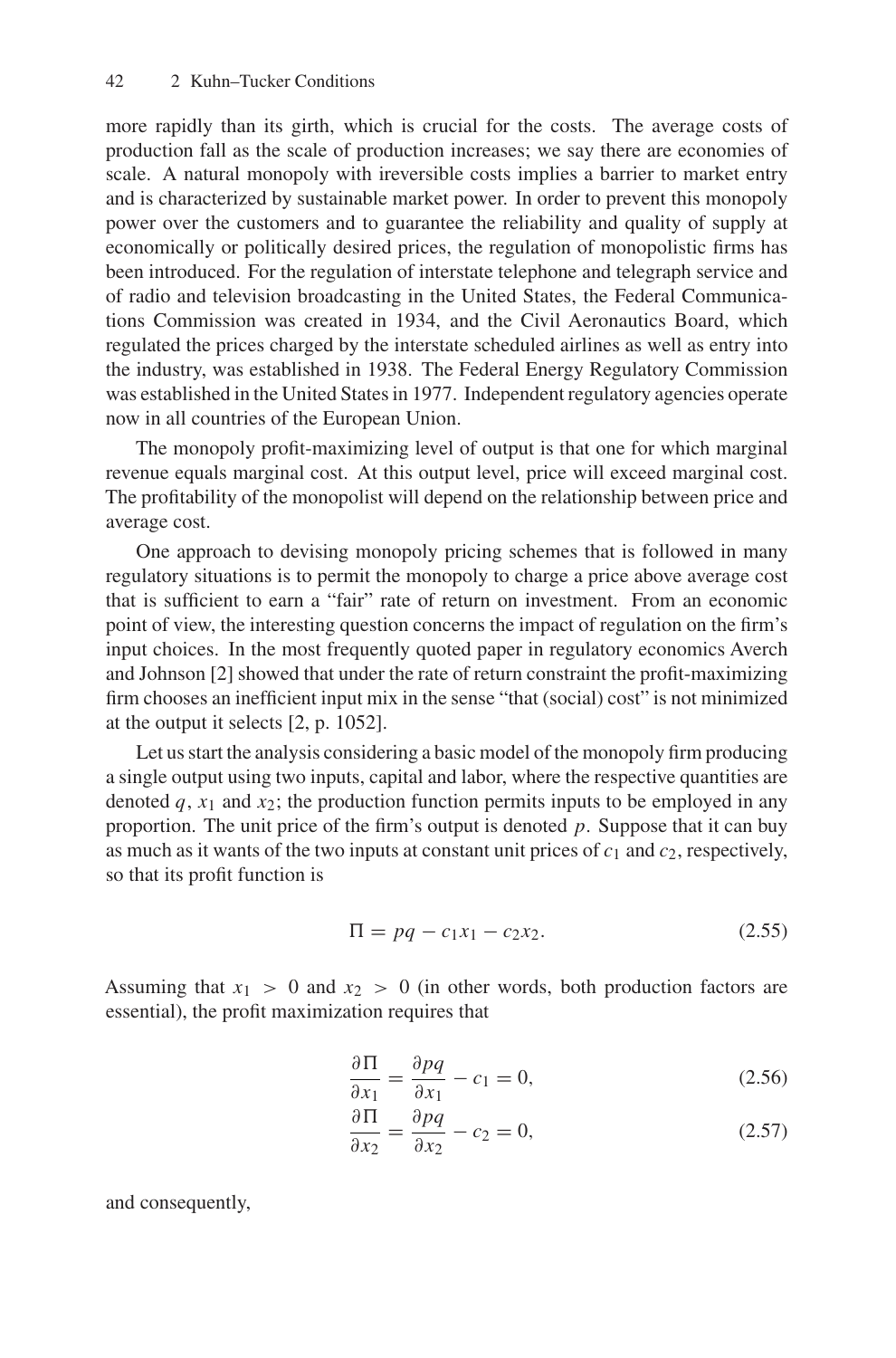$$
\frac{\frac{\partial pq}{\partial x_1}}{\frac{\partial pq}{\partial x_2}} = \frac{c_1}{c_2}.
$$
\n(2.58)

The ratio of marginal revenue products will equal the ratio of the input prices. The marginal revenue product  $\frac{\partial pq}{\partial x_i}$  describes the extra revenue that accrues to a firm when it sells the output that is produced by one more unit of input  $i$   $(i = 1, 2)$ . The marginal revenue product of factor *i (*MR*i)* is given by the multiplication of marginal revenue *(MR)* by the marginal physical product *(MP<sub>i</sub>)* of factor *i*:  $MR_i = MR \cdot MP_i$ . The marginal revenue is the additional revenue obtained by a firm when it is able to sell one more unit of output. The marginal physical product describes the additional output that can be produced by one more unit of a particular input while holding all other inputs constant. According to (2.58), the firm uses an efficient mix of capital and labor in the sense that cost is minimized at the output it selects. Rewriting (2.58) as

$$
\frac{\partial pq}{\partial x_1}_{C_1} = \frac{\partial pq}{\partial x_2}_{C_2},\tag{2.58'}
$$

every additional Euro given to any input yields the same revenue.

Now, following [2], suppose that the firm is regulated by government, which imposes a constraint on its rate of return. The introduction of such regulatory constraint is motivated by the following argument: "In judging the level of prices charged by firms for services subject to public control, government regulatory agencies commonly employ a 'fair rate of return' criterion: After the firm subtracts its operating expenses from gross revenues, the remaining net revenue should be just sufficient to compensate the firm for its investment in plant and equipment. If the rate of return, computed as the ratio of net revenue to the value of plant and equipment (the rate base), is judged to be excessive, pressure is brought to bear on the firm to reduce prices. If the rate is considered to be too low the firm is permitted to increase prices" [2, p. 1052]. The profit-maximizing behavior of the firm under such a regulatory constraint can then be described by the following.

**Proposition 2.3.** *The firm does not equate the marginal rate of factor substitution to the ratio of the input prices. The firm has an incentive to increase its investment: The amount of capital used with the regulatory constraint is not less than the amount used without a constraint.*

*Proof.* We define the firm's production function as

$$
q = f(x_1, x_2)
$$
, where  $f_1 = \frac{\partial f}{\partial x_1} > 0$ ,  $f_2 = \frac{\partial f}{\partial x_2} > 0$ ,  
 $f(0, x_2) = f(x_1, 0) = 0$ .

That is, marginal products are positive, and production requires both inputs.

The inverse demand function can be written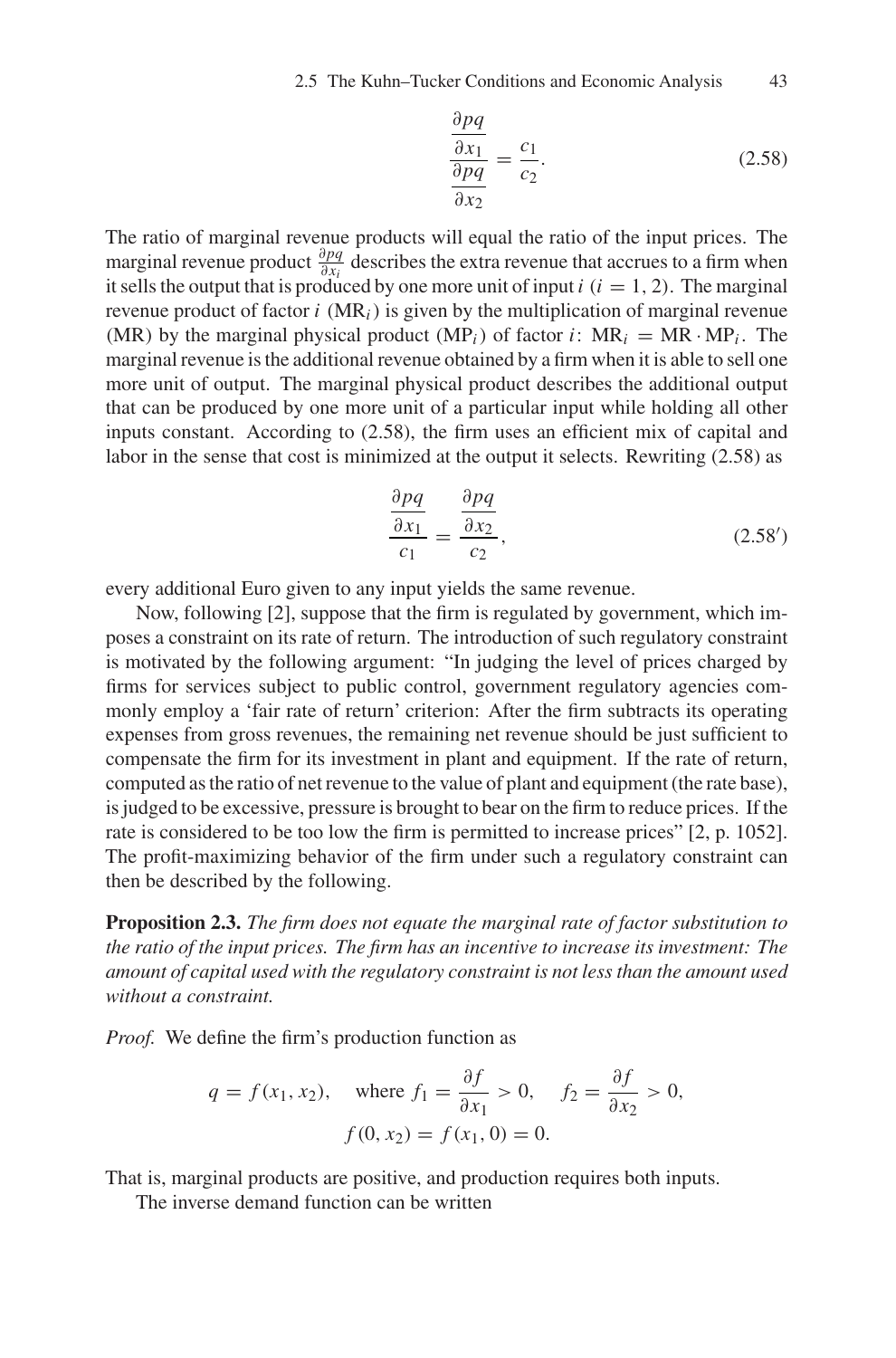$$
p = p(q)
$$
, where  $p'(q) = \frac{dp}{dq} < 0$ .

The profit  $\Pi$  is defined by (2.55).

Let  $x_1$  denote the physical quantity of plant and equipment in the rate base,  $b_1$ the acquisition cost per unit of plant and equipment in the rate base,  $\beta_1$  the value of depreciation of plant and equipment during a time period in question, and  $B_1$  the cumulative value of depreciation.

The regulatory constraint of [2] is

$$
\frac{pq - c_2 x_2 - \beta_1}{b_1 x_1 - B_1} \leqq s,
$$
\n(2.59)

where the profit net of labor cost and capital depreciation constitutes a percentage of the rate base (net depreciation) no greater than a specified maximum *s*.

For simplicity, in [2] it was assumed that depreciation  $(\beta_1$  and  $B_1)$  is zero and the acquisition cost  $b_1$  is equal to 1 (i.e., the value of the rate base is equal to the physical quantity of capital). The price, or the "cost of capital,"  $c_1$  is the interest cost involved in holding plant and equipment (to be distinguished from the acquisition cost  $b_1$ ). The regulatory constraint (2.59) can then be rewritten as

$$
\frac{pq - c_2 x_2}{x_1} \leqq s,
$$

or

$$
pq - sx_1 - c_2 x_2 \leqq 0. \tag{2.60}
$$

The "fair rate of return" *s* is the rate of return allowed by the regulatory agency on plant and equipment in order to compensate the firm for the cost of capital.

If  $s < c_1$ , the allowable rate of return is less than the actual cost of capital and the firm would withdraw from the market. Therefore, we shall assume that  $s \geq c_1$ ; the allowable rate of return must at least cover the actual cost of capital.

The problem of the firm is to maximize the profit described by function (2.55) subject to (2.60) and  $x_1 \ge 0$ ,  $x_2 \ge 0$ . The Lagrange function is defined as

$$
\Phi(x_1, x_2, u) = p(q)q - c_1x_1 - c_2x_2 - u(p(q)q - sx_1 - c_2x_2),
$$

where  $q = f(x_1, x_2)$ .

The Kuhn–Tucker necessary conditions for a maximum at  $x_1^0, x_2^0, u^0$  are

$$
\frac{\partial \Phi}{\partial x_1} = (1 - u)[p + p'q]f_1 - c_1 + us \leq 0,
$$
 (a)

$$
x_1 \frac{\partial \Phi}{\partial x_1} = x_1 \{ (1 - u)[p + p'q] f_1 - c_1 + us \} = 0,
$$
 (b)

$$
\frac{\partial \Phi}{\partial x_2} = (1 - u)[p + p'q]f_2 - (1 - u)c_2 \leq 0,
$$
 (c)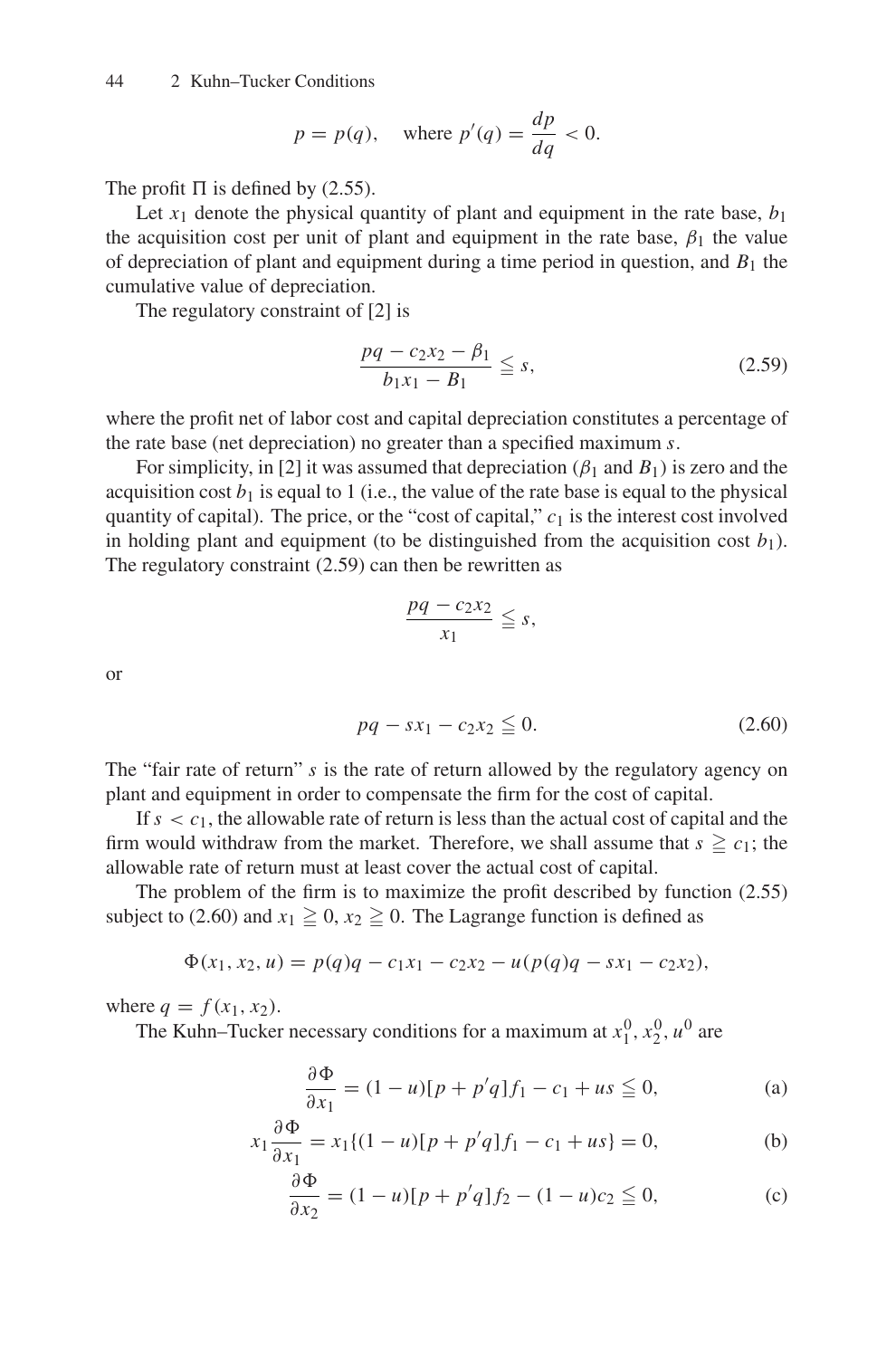$$
x_2 \frac{\partial \Phi}{\partial x_2} = x_2 \{ (1 - u)[p + p'q] f_2 - (1 - u)c_2 \} = 0,
$$
 (d)

$$
\frac{\partial \Phi}{\partial u} = -(p(q)q - sx_1 - c_2x_2) \geqq 0, \tag{e}
$$

$$
u\frac{\partial \Phi}{\partial u} = u(p(q)q - sx_1 - c_2x_2) = 0,\tag{f}
$$

$$
u \geqq 0. \tag{g}
$$

Because the production requires both inputs  $x_1^0 > 0$ ,  $x_2^0 > 0$ , and assuming  $u^0 > 0$ (i.e., the regulatory constraint (2.60) is binding at  $(x_1^0, x_2^0)$ ), conditions (a), (c), and (e) can be rewritten as the following equalities:

$$
(1 - u)[p + p'q]f_1 + us = c_1,
$$
\n(2.61)

$$
[p + p'q]f_2 = c_2,\t(2.62)
$$

$$
pq - sx_1 - c_2 x_2 = 0. \tag{2.63}
$$

The expression  $(p + p'q)$  describes the marginal revenue and  $f_1, f_2$  denote the marginal physical products of capital and labor, respectively. Note that (2.61)–(2.63) will determine the values of  $x_1^0, x_2^0$ , and  $u^0$ .

If there is no regulatory constraint (2.60) so that the constraint is not active  $(u = 0)$ ,  $(2.61)$  and  $(2.62)$  reduce to  $(2.56)$ – $(2.57)$  with the familiar rule that the marginal revenue product of each factor is equal to its price.

It follows from (2.61) that  $u^0 > 0$  (the binding regulatory constraint (2.60)) will distort the equality of the marginal revenue product of capital  $(p + p'q) f_1$  with its actual cost  $c_1$ . Consequently, the relative proportions of capital and labor used by the firm will be changed. The marginal rate of factor substitution  $\frac{f_1}{f_2}$  is no longer equal to the ratio of the input prices. The first part of Proposition 2.3 is proved.

Assuming that  $u > 0$ , it is clear from (2.61) that  $u = 1$  implies  $c_1 = s$ . On the other hand, if  $c_1 = s$ , (2.61) reduces to (2.56), which corresponds to the behavior of unregulated monopoly. Therefore, we sharpen our assumption  $s \ge c_1$  to  $s > c_1$  and get  $u^0 \neq 1$ .

Let the superscript 0 denote the solution of the optimization problem for the regulated monopoly and asterisk the solution for the unregulated monopoly. Furthermore, denote the expression  $[p + p'q]f_1$  for the marginal revenue product of capital and the expression  $[p + p'q]f_2$  for the marginal revenue of labor by  $MR_1$  and  $MR_2$ , respectively.

Adding  $c_1u^0$  to both sides of (2.61) and rearranging terms yields

$$
MR_1^0 = c_1 - \frac{(s - c_1)}{1 - u^0} u^0.
$$
 (2.64)

Under the assumption that  $s > c_1$  and  $u^0 < 1$  (as claimed in [2]), it follows from (2.64) that  $MR^0 < c_1$ .

If the revenue function  $G \equiv pf(x_1, x_2)$  is concave (this assumption is not mentioned in [2]; it was introduced by Takayama [36]), then the marginal revenue product of capital  $MR_1$  is a nonincreasing function of capital used, and consequently the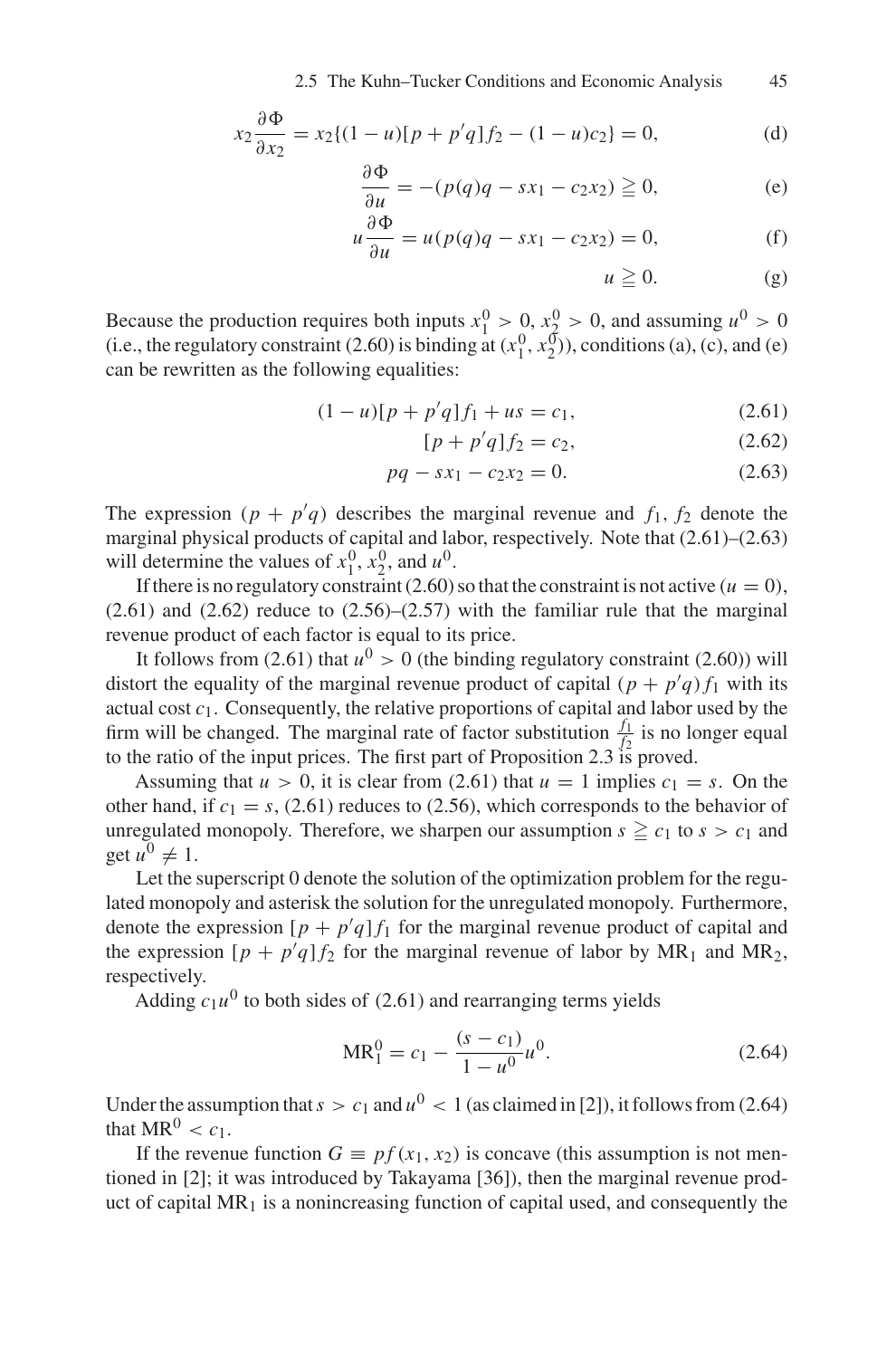amount of capital used under the regulatory constraint  $(x_1^0)$  is not less than the amount used without a constraint  $(x_1^*)$ . If *G* is assumed to be strictly concave, then  $\frac{\partial MR_1}{\partial x_1} < 0$ ; hence  $x_1^0 > x_1^*$ . Furthermore, it follows from (2.61) and (2.62) that

$$
\frac{\text{MR}_1}{\text{MR}_2} = \frac{c_1}{c_2} - \frac{(s - c_1)}{c_2} \frac{u^0}{(1 - u^0)} < \frac{c_1}{c_2}.
$$

The marginal rate of substitution between inputs  $(\frac{MR_1}{MR_2})$  is lower than the ratio of input prices. Each output is produced with more capital and less labor as compared to the unregulated optimum. This effect of overcapitalization contained in the second part of Proposition 2.3 is known as the *Averch–Johnson effect*. In their own words, "If the rate of return allowed by the regulatory agency is greater than the cost of capital but is less than the rate of return that would be enjoyed by the firm were it free to maximize profit without regulatory constraint, then the firm will substitute capital for the other factor of production and operate at an output where cost is not minimized"  $[2, p. 1053]$ .

This inefficiency derives from the fact that the net return of the monopolist on every unit of capital is*s*−*c*1, and this creates an incentive to substitute capital for labor. Under regulatory constraint  $\Pi^0 + c_1 x_1^0 - s x_1^0 = 0$ , and consequently  $\Pi^0 = (s - c_1)x_1^0$ .

An important question in the Averch–Johnson analysis is whether  $u^0$  is indeed less than one. The argument by Averch–Johnson roughly goes as follows: Since  $s > c_1$ ,  $u<sup>0</sup>$  cannot be equal to one, as shown before, for the unconstrained rate of return is  $u^0 = 0$ . Because of the continuity of  $u^0$  with respect to *s*,  $u^0$  should always be less than one.

But the continuity of  $u^0$  is not intuitively obvious. The value of the Lagrange multiplier may jump from zero to some nonzero value as the constraint moves from a nonactive to an active stage. Takayama [36] showed that the continuity of  $u^0$  in the Averch–Johnson model depends on the continuity of  $x_1^0$  and  $x_2^0$  with respect to *s*.

Another way to obtain the condition  $u^0$  < 1 uses the optimality conditions (2.61)– (2.63). As already mentioned, under the assumptions  $x_1^0 > 0$ ,  $x_2^0 > 0$ , and  $u^0 > 0$ , these equations determine the values of  $x_1^0$ ,  $x_2^0$ , and  $u_0^0$ . The value of  $u_0^0$  can be obtained explicitly from (2.64), assuming that  $s - MR_1^0 > 0$ :

$$
u^{0} = \frac{c_{1} - \text{MR}_{1}^{0}}{s - \text{MR}_{1}^{0}} > 0.
$$
 (2.65)

Under our assumption that  $s > c_1$  and the new condition  $s > MR_1^0$ , it follows directly from (2.65) that  $u^0$  < 1.

If  $u^0 = 1$ , then due to (2.61),  $s = c_1$ , which contradicts the assumption of  $s > c_1$ .

A condition similar to our condition  $s > MR_1^0$  is used by El-Hodiri and Takayama [9]. Assuming that *G* is concave, the Averch–Johnson effect,  $x_1^0 \ge x_1^*$ , occurs if and only if  $MR_1^0 - c_1 \leq 0$ . They assert that  $u^0 < 1$  if and only if  $MR_1^0 \leq c_1$ (i.e., if and only if  $x_1^0 \ge x_1^*$ ). They can prove the Averch–Johnson effect without assuming anything about  $u^0$  but with the requirement that  $MR_1^0 \le c_1$ .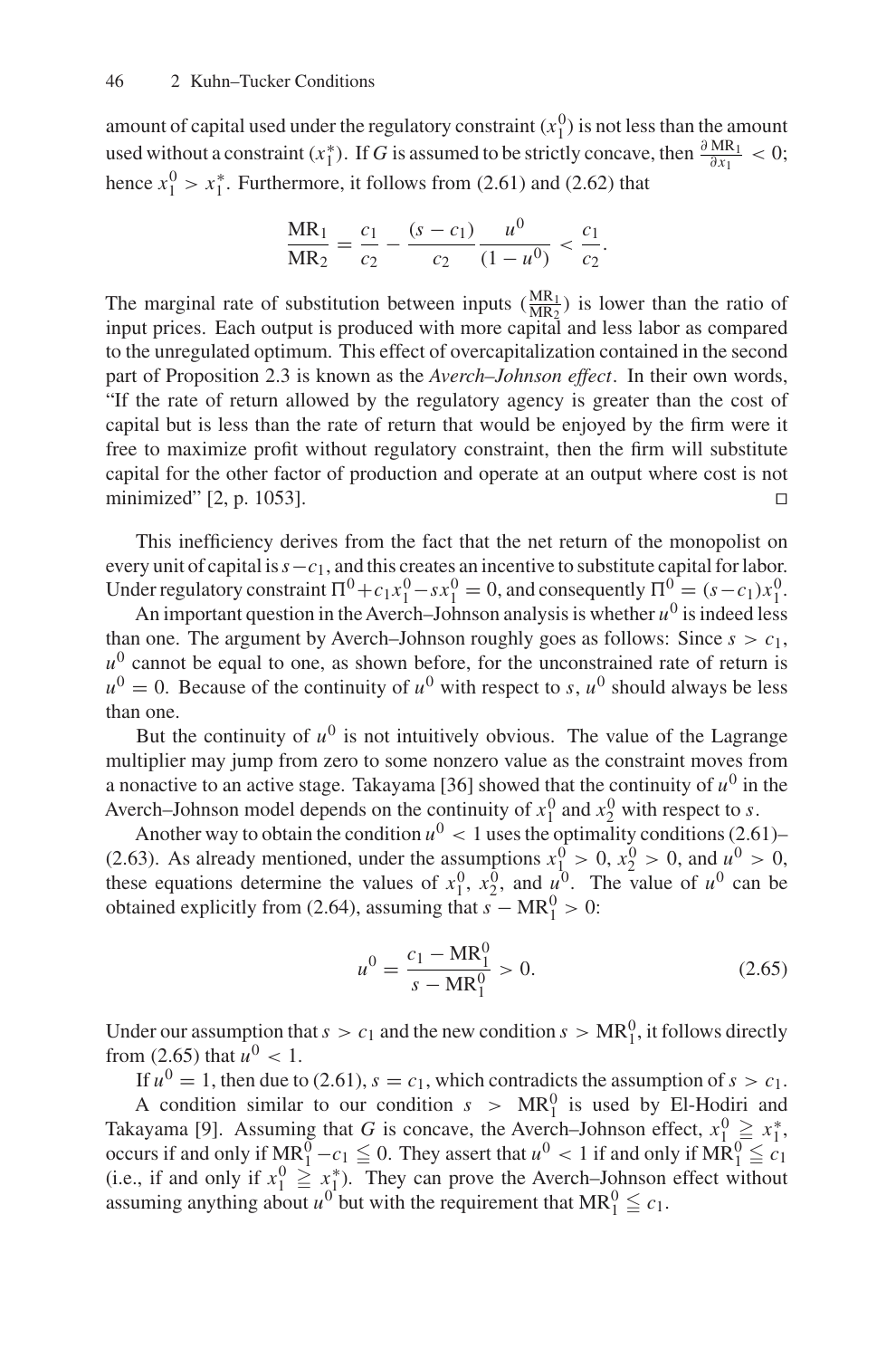Averch and Johnson applied the model to one particular regulated industry—the domestic telephone and telegraph industry. They found that "the model does raise issues relevant to evaluating market behavior" [2, p. 1052]. The scientific discussion as well as the real applications of the rate-of-return regulation has been initiated.

In the 1980s, the discussion—connected with privatization and deregulation policies in several countries—began to concentrate on the question of how a regulating agency could give the best incentives for efficient production in the regulated firm. The way to increase the efficiency is based on the promotion of the competition. Internal subsidization was increasingly considered undesirable and this view has led to reconsideration of the internal organization of firms which claimed to be natural monopolies. Because in the utilities like telecommunications, electricity, and gas, it is only the distributive grid which has the properties of a natural monopoly, vertical desintegration or unbundling has been proposed. The electricity generation must be separated from the transmission and distribution activities. With respect to these grids, economies of scale are still predominant, maybe even increasing in recent decades. With unbundling a market entry in those parts where no natural monopoly properties prevail can ensure and a presupposition for effective competition is created. Competition is effective when each firm cannot appreciably raise the price above that of its rivals for fear of losing its market share, and can only increase profit by cutting costs. Regulation of networks which remain natural monopolies is needed in order to make the entry possible for different providers and in this way to promote a competition. How to design regulation to fulfill the above requirements and so provide incentives for grid companies to reduce the costs and consequently the prices? The main drawback of the rate of return regulation is the lack of incentives for cost reduction and technological innovation. "A profit maximizing firm subject to a fair return on investment regulation will overcapitalize and select those technical changes which will allow to continue to do so—namely labor augmenting innovations" [34, p. 630].<sup>4</sup> We speak about costs based regulation, in which firms' allowed rate of return is based directly on the reported costs of the individual firm.

During the privatization of British Telecom, Littlechild [21], Director of the Office for Electricity Regulation, proposed a new type of regulation, the so-called *price-cap* regulation. $5$  The basic idea is that the price index of the monopolistically supplied goods (or services) must not exceed the retail price index minus an exogenously fixed productivity factor. The customer must be able to buy at the prices of given period the same basket of goods (or services) as in the base period without increasing expenditures. The retail price index (RPI) measuring the inflation rate is the consumer price index, which is a Laspeyers index of the usual type:

$$
RPI = \frac{\sum_{i} p_i q_i^0}{\sum_{i} p_i^0 q_i^0}.
$$

The superscript 0 defines variables of the base period in which the fixed commodity

<sup>4</sup> For further reading, see [13].

<sup>5</sup> For further reading on price-cap regulation, see [7, 19, 17], and for a survey comparing rate of return and price-cap regulation, see [22].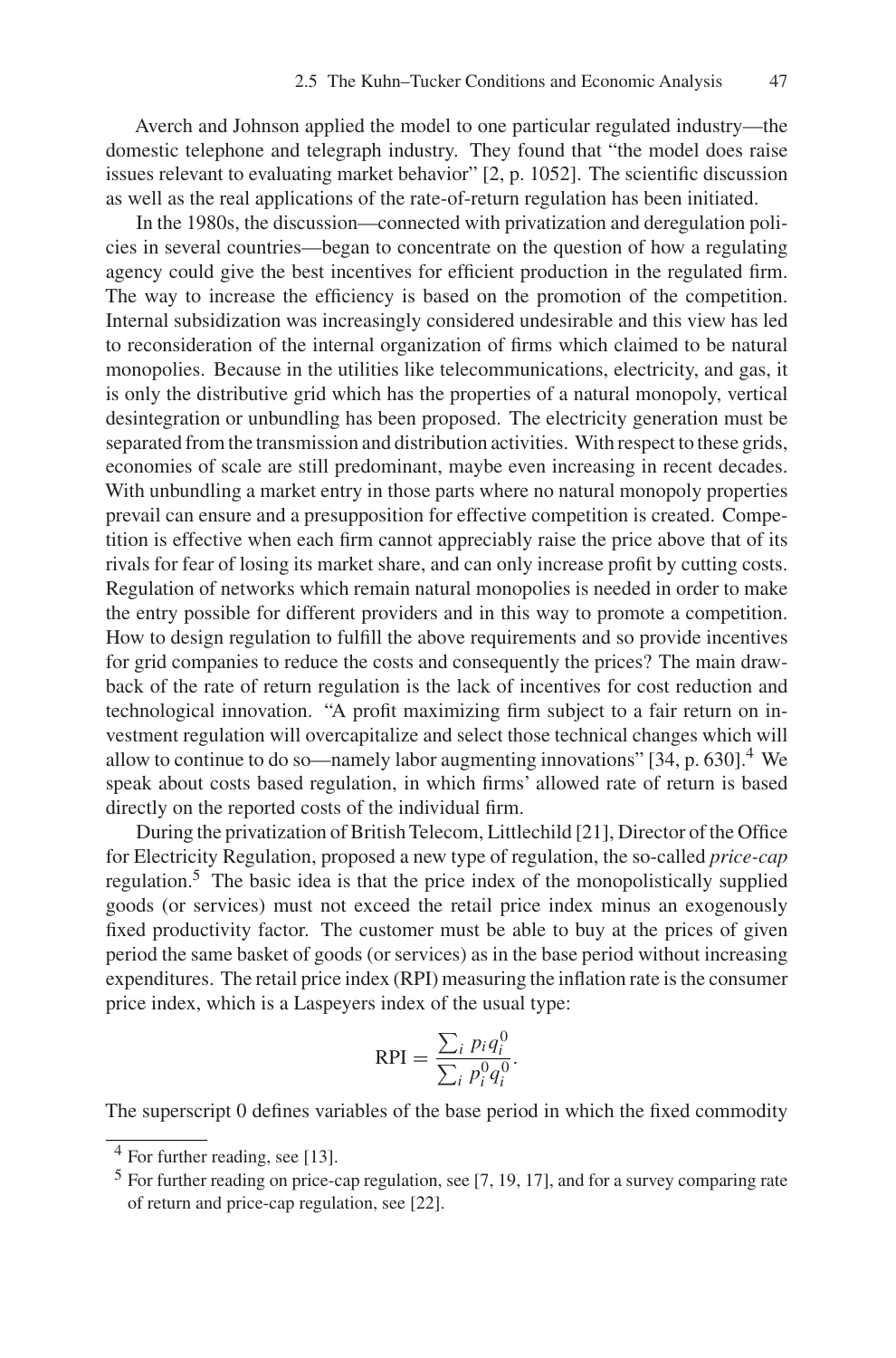basket of the index was empirically determined. We denote the price of commodity *i* by  $p_i$  and the quantity by  $q_i$   $(i = 1, 2, \ldots, n)$ .

The profit-maximizing firm is regulated by the following constraint:

$$
\sum_{i=1}^{n} p_i q_i^0 \le \sum_{i=1}^{n} p_i^0 q_i^0 (1 + \text{RPI} - X), \tag{2.66}
$$

where *X* describes the productivity factor of the sector.

Because both the consumer price index (RPI) as well as the expenditures of the base period  $(\sum_{i=1}^{n} p_i^0 q_i^0)$  are for the regulator exogenously given, the only control variable for him remains the productivity factor  $(X)$ . From the regulatory point of view the relevant question therefore concerns the impact of *X* on the behavior of the regulated firm.

For this purpose, we consider the following optimization problem:

maximize 
$$
\Pi(q) = p(q)q - C(q)
$$
  
subject to  $p(q)q^0 \leq b^0$ ,  $(2.67)$ 

where  $\Pi(q)$  describes the profit function,  $C(q)$  is the cost function, and  $p(q)$  is the inverse demand function.  $b^0$  denotes the right side of the regulatory constraint (2.66):

$$
b^0 = p^0 q^0 (1 + \text{RPI} - X).
$$

The price cap  $(b^0)$  can be faced as a function of the expenditures in the base period  $(p^{0}q^{0})$ , of the retail price index *(RPI)*, and of the productivity factor *(X)*:

$$
b^{0} = b\left(\underset{(+)}{R^{0}}, \underset{(+)}{RPI}, \underset{(-)}{X}\right),
$$

where  $R^0 = p^0q^0$ . With increasing expenditures  $(R^0)$  and increasing consumer price index *(RPI)*, the price cap  $(b^0)$  rises. The increasing productivity *(X)* makes the constraint (2.66) tighter. In other words, the increasing productivity implies lower prices for the consumers.

Furthermore, we postulate positive marginal cost and a declining demand function:

$$
\frac{dC}{dq} = \text{MC} > 0, \qquad \frac{dp}{dq} < 0.
$$

The Lagrange function for the maximization problem (2.67) is

$$
\Phi(q, u) = p(q)q - C(q) + u(b^0 - p(q)q^0).
$$

Application of the Kuhn–Tucker conditions (2.20)–(2.21) yields

$$
p - \frac{dC}{dq} = -\frac{dp}{dq}(q - uq^{0}).
$$
\n(2.68)

Multiplying both sides of (2.68) by  $\frac{1}{p}$ , we obtain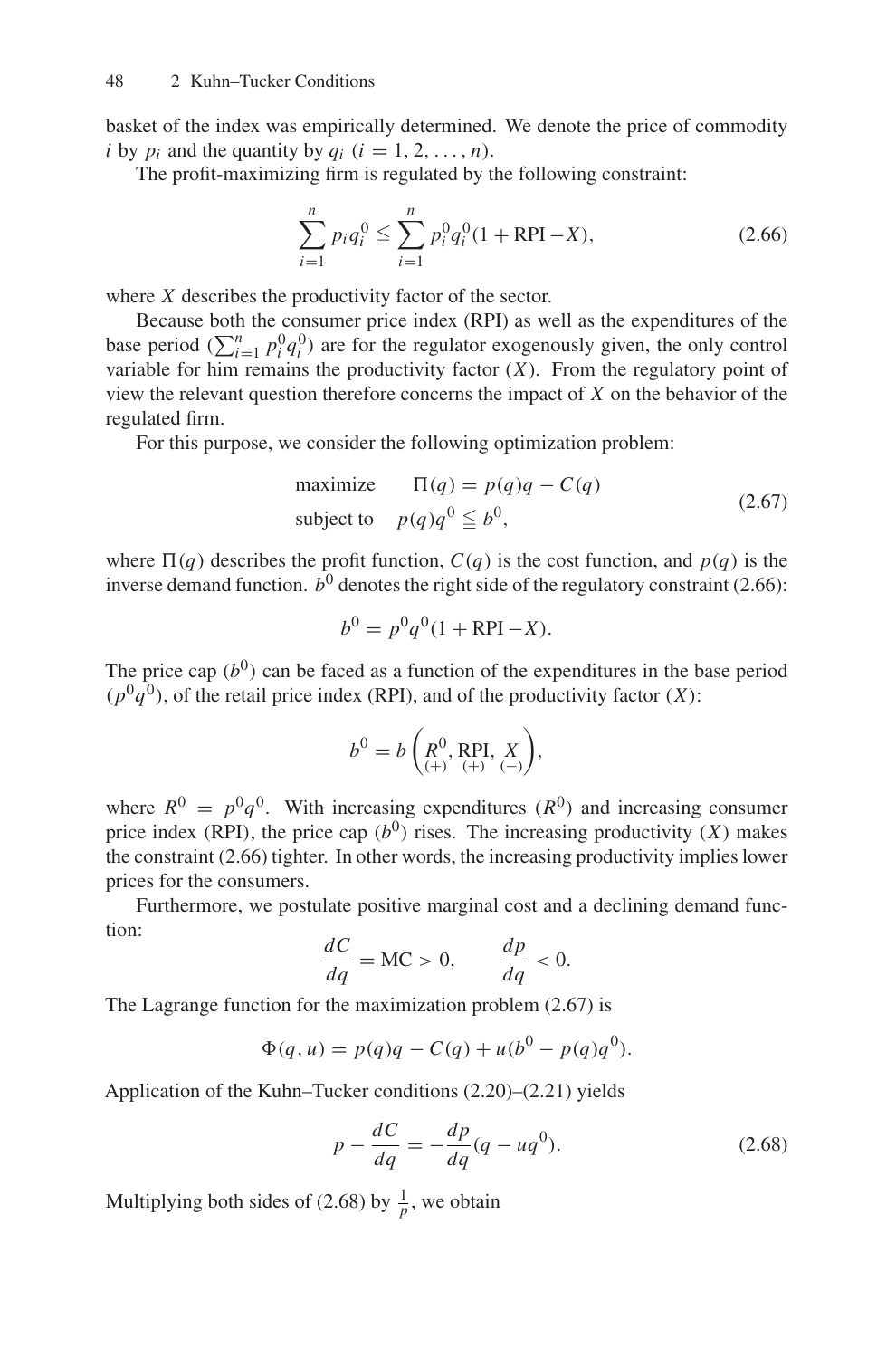$$
\frac{p-\text{MC}}{p} = -\frac{dp}{dq}\frac{q}{p} + u\frac{q^0}{p}\frac{dp}{dq}.
$$

Using the notion of the price elasticity of demand  $\varepsilon = \frac{p dq}{q dp} < 0$ , the following optimality condition results:

$$
\frac{p-\text{MC}}{p} = -\left(1 - u\frac{q^0}{q}\right)\frac{1}{\varepsilon}.\tag{2.69}
$$

For the unregulated monopolistic firm with the Lagrange multiplier  $u = 0$ , the form (2.69) reduces to the well-known Lerner index (see, e.g., [5, p. 26]):

$$
\frac{p-\text{MC}}{p} = -\frac{1}{\varepsilon}.
$$

The Lerner index measures the market power of monopoly.

For a perfectly competitive firm, price equals marginal cost, so the Lerner index equals 0. The higher the Lerner index is, the higher is the degree of monopoly power. For the profit-maximizing firm, the Lerner index is equal to the reciprocal value of the price elasticity of demand for the firm's product. The lower the price elasticity of demand for the firm's product is, the higher is the degree of monopoly power.

Under the price-cap regulation the Lerner index is modified by the expression  $1 - u \cdot \frac{q^0}{q}$ .

From the Kuhn–Tucker condition (2.25) follows the nonnegativity of the Lagrange multiplier *u*. According to (2.9), this multiplier describes the change of the monopoly profit due to a change of the price cap:

$$
u = \frac{\partial \Pi}{\partial b^0} \geq 0.
$$

Moreover, it can be shown [33, pp. 166–168] that under the assumption of concavity of  $\Pi$  and convexity of  $p(q)q^0$ ,

$$
\frac{\partial u}{\partial b^0} \leqq 0.
$$

The lower price cap—due to the stronger regulation by setting the productivity factor *(X)* higher—implies higher Lagrange multiplier, and according to (2.69) the lower the degree of monopoly power. In this way, price-cap regulation is an appropriate instrument to reduce the market power of natural monopolies. The form  $(2.69)$  reveals the central problem of price-cap regulation for the regulatory agency, the determination of the productivity factor  $(X)$ . "Too high a price ceiling makes the firm an unregulated monopolist, too low cap conflicts with viability, and in between the 'right' price level is difficult to compute" [19, p. 17]. One possibility of how to calculate the *X*-factor in order to provide incentives for cost reduction and technological innovation and consequently for reduction of network tariffs in the electricity sector is described by [25].

An application of regulatory constraints for environmental economics and policy will be discussed in the next section.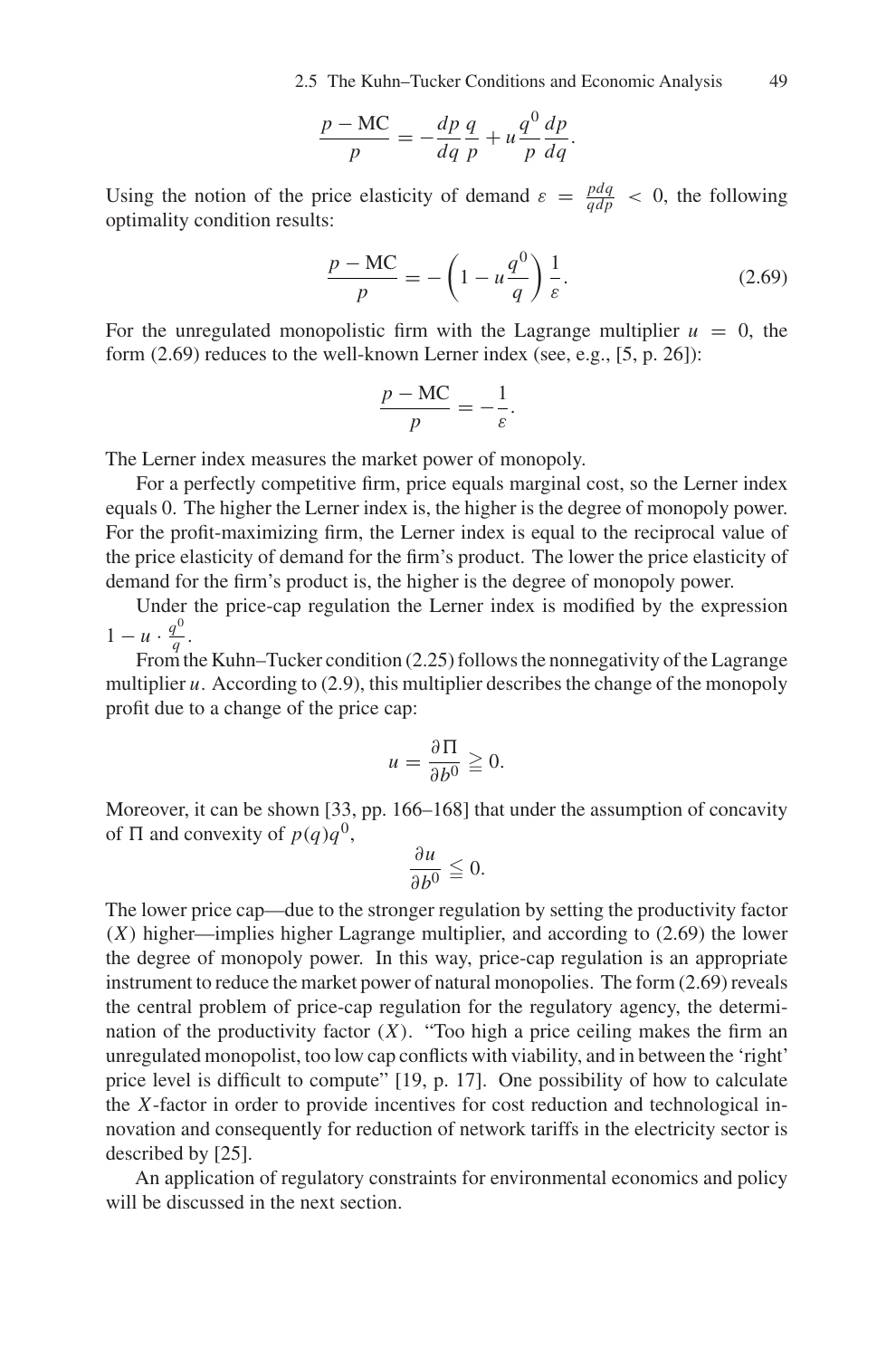### **2.5.4 Environmental Regulation: The Effects of Different Restrictions**

The forms of standards used in current environmental regulation vary tremendously. The most frequently discussed forms are systems of permits which determine a fixed amount of emission allowed for each emission source independent of the production level of this source. The deficiencies of such a source-based system of permits are investigated and summarized in [31, Chapter VIII] or [32]. Another form of environmental regulation relates to restrictions on pollution per unit of output or input [8]. In an economic sense, restrictions that are based on a unit of output or input are equivalent to a productivity or intensity regulation, well known from the literature, beginning with the Averch–Johnson model [2], and are discussed in the previous section.

In the paper by Helfand [14], the effects of five different forms of pollution standards on input decisions, the level of production, and firm profits are examined using a graphical approach. In this section, we analyze the effects of different kinds of pollution control standards in a more general way using Kuhn–Tucker conditions.

The model used in [14] involves one firm, facing a horizontal output demand curve and using two inputs,  $x_1$  and  $x_2$ , with horizontal supply curves. The assumption that there are only two inputs is only for simplicity but without loss of generality. The assumption of a horizontal output demand curve is more limiting and is realistic only for a good whose price is unaffected by production of the firm. In [14], this assumption makes the problem tractable and permits a graphical presentation.

Assume that the firm produces a single output in the quantity *q* according to the production function  $f(x_1, x_2)$  with the usual properties:

$$
f_1 = \frac{\partial f}{\partial x_1} > 0, \qquad f_2 = \frac{\partial f}{\partial x_2} > 0,
$$
  

$$
f_{11} = \frac{\partial^2 f}{\partial x_1^2} < 0, \qquad f_{22} = \frac{\partial^2 f}{\partial x_2^2} < 0.
$$
 (2.70)

In other words, the marginal products of both inputs are positive but declining.

The firm also causes pollution, the level of which depends on the level of production and the technology. In order to reduce the level of pollution, the firm can use an abatement activity or invest in new technology. The resulting level of pollution (or net pollution) can be described as follows:

$$
P = G(f(x_1, x_2)) - Ab(x_3),
$$

where  $Ab(x_3)$  denotes the abatement activity as a function of abatement expenditure *x*<sub>3</sub> (or expenditure for development of a new technology). It is assumed that  $\frac{dA\mathbf{b}}{dx_3} > 0$ , that is, more abatement equipment (or higher expenditure for development of a new technology) reduces the level of pollution. More generally, we describe the level of net pollution as follows:

$$
P = P(x_1, x_2, x_3)
$$

with  $P_1 = \frac{\partial P}{\partial x_1} > 0$ ,  $P_2 = \frac{\partial P}{\partial x_2} > 0$ , and  $P_3 = \frac{\partial P}{\partial x_3} < 0.6$ 

 $6$  In this formulation of the net pollution function *P*, we differ slightly from the model in [14].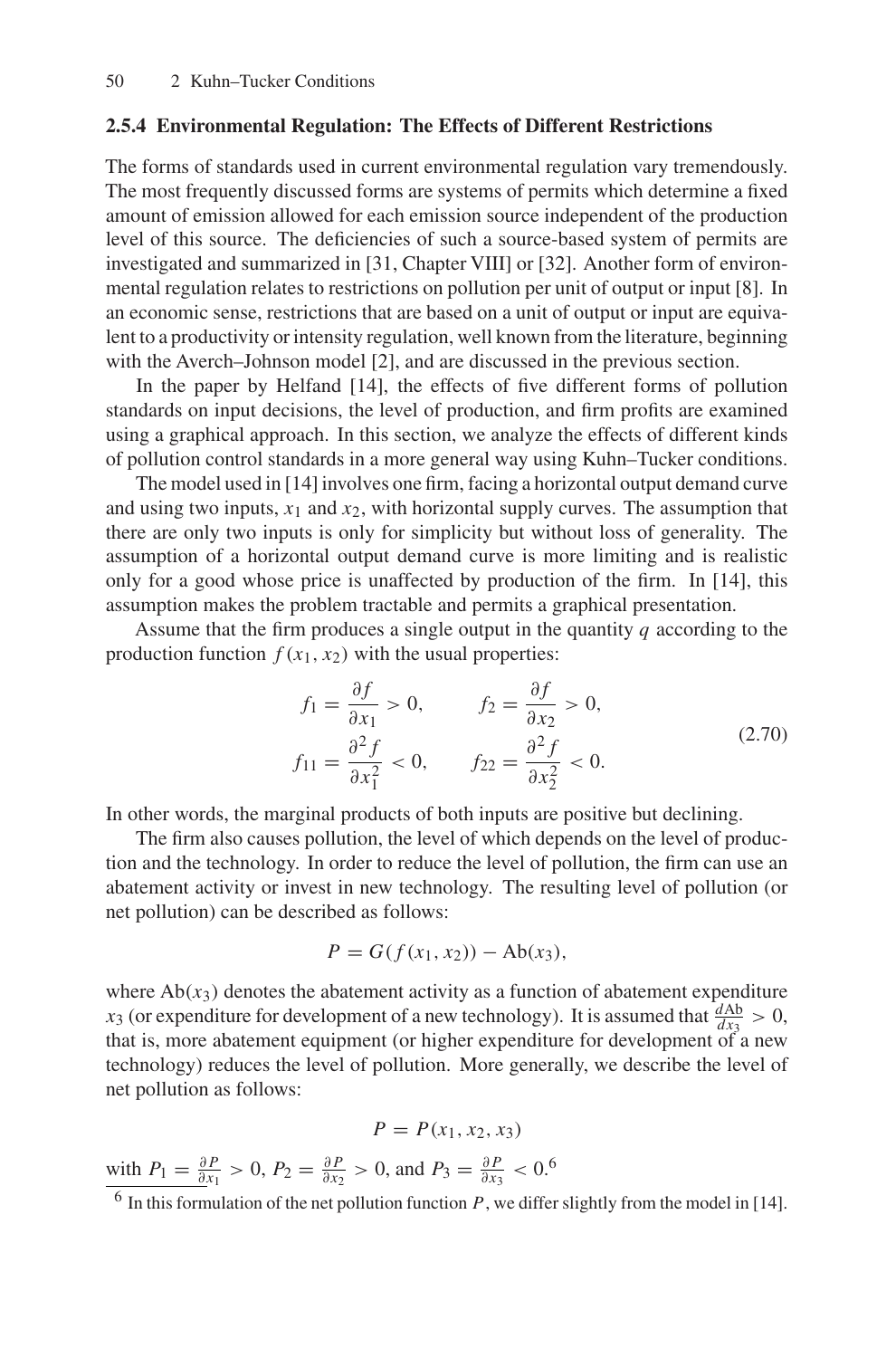The firm is assumed to maximize profits while facing an output price *p* and input prices  $c_1$  and  $c_2$  as well as the price of abatement equipment  $c_3$  as given.

The necessary conditions for a profit-maximizing firm without regulatory constraint (i.e., pollution restrictions) are given by (2.56)–(2.57) in the previous section. In economic terms, the value of the marginal product of input  $i$   $(i = 1, 2)$  must be equal to its price, i.e., the ratio of marginal revenue products will equal the ratio of the input prices.

Now, similar to the regulatory constraint by [2], pollution restrictions in the form of different kinds of pollution-control standards will be taken into account. What are the effects for the level of production and the firm's profit?

### **2.5.4.1 Standard as a Set Level of Emissions**

Let  $Z_p$  be the amount of total pollution permissible in a certain period of time. It can be represented as a constraint in the form  $P(\mathbf{x}) \leq Z_p$ . The optimization problem of the profit-maximizing firm is

maximize 
$$
\Pi = pf(x_1, x_2) - c_1x_1 - c_2x_2 - c_3x_3
$$
  
\nsubject to  $P(x_1, x_2, x_3) \le Z_p$ ,  
\n $x_1 \ge 0$ ,  $x_2 \ge 0$ ,  $x_3 \ge 0$ .

We write the Lagrange function

$$
\Phi(\mathbf{x}, u) = pf(x_1, x_2) - c_1x_1 - c_2x_2 - c_3x_3 + u(Z_p - P(x_1, x_2, x_3))
$$

and the resulting Kuhn–Tucker conditions

$$
\frac{\partial \Phi}{\partial x_1} = pf_1 - c_1 - uP_1 \leq 0,
$$
\n(2.71)

or

$$
pf_1 \leqq c_1 + uP_1,
$$
  

$$
x_1 \frac{\partial \Phi}{\partial x_1} = x_1 (pf_1 - c_1 - uP_1) = 0.
$$
 (2.72)

Assuming that  $x_1 > 0$ , it follows from (2.72) that

$$
pf_1 = c_1 + uP_1. \tag{2.73}
$$

Furthermore,

$$
\frac{\partial \Phi}{\partial x_2} = pf_2 - c_2 - uP_2 \leq 0,
$$
\n(2.74)

or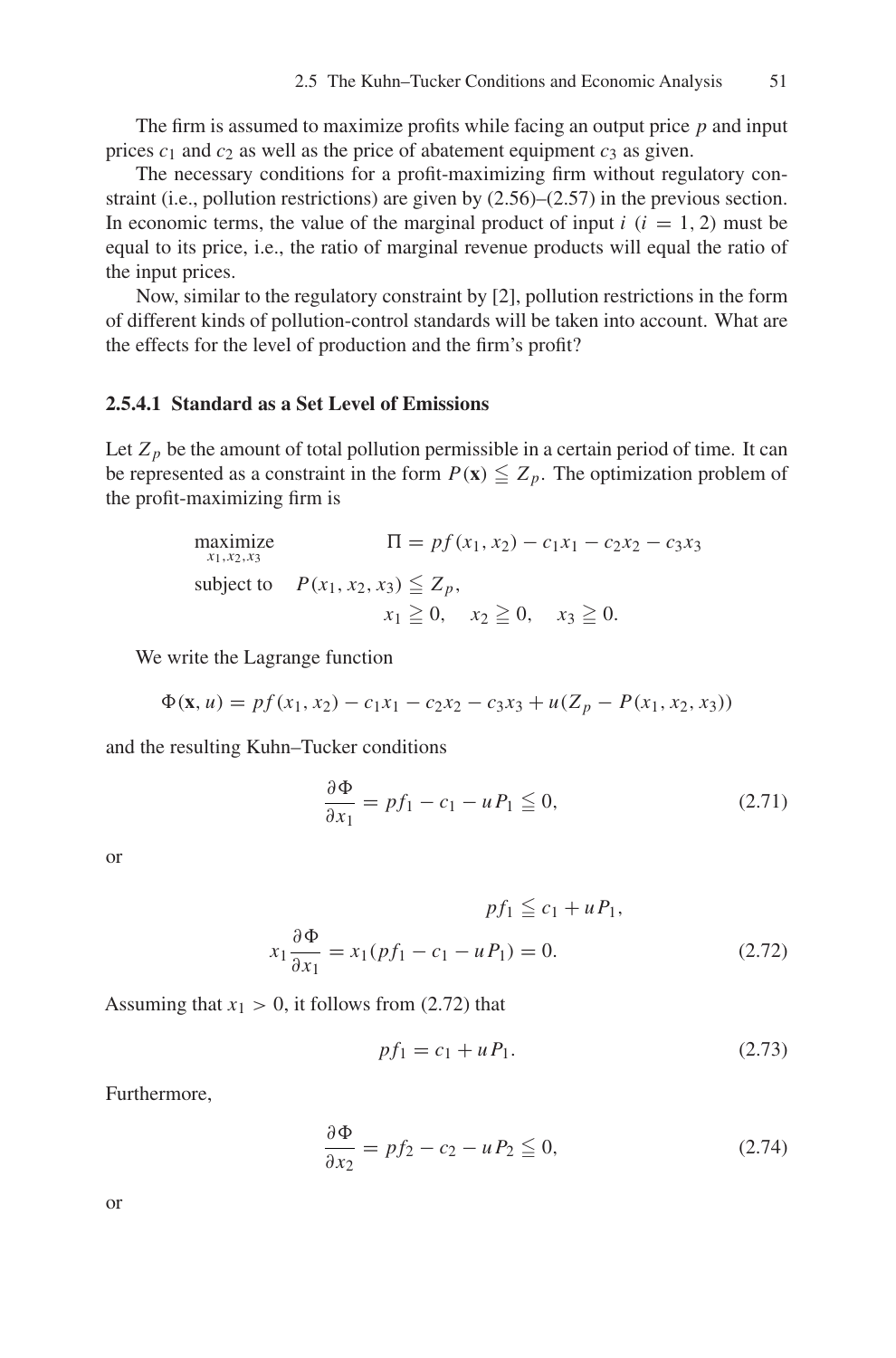$$
pf_2 \le c_2 + uP_2,
$$
  

$$
x_2 \frac{\partial \Phi}{\partial x_2} = x_2 (pf_2 - c_2 - uP_2) = 0.
$$
 (2.75)

Assuming that  $x_2 > 0$ , (2.75) implies that

$$
pf_2 = c_2 + uP_2. \tag{2.76}
$$

We conclude that the value of the marginal product of the input  $i$   $(i = 1, 2)$  is equal to the marginal input costs, plus the pollution cost, *uP<sub>i</sub>*, where  $u = u^0 = \frac{\partial \Pi(x^0(Z_p))}{\partial Z_p}$ and  $P_i = \frac{\partial P}{\partial x_i}$   $(i = 1, 2)$ .

The Lagrange multiplier  $u^0$  describes the effect of a change of the environmental standards for the profit of the firm and  $P_i$  expresses the increase of pollution caused by increasing the *i*th input by a small unit (i.e., the marginal pollution with respect to the input *i*):

$$
\frac{\partial \Phi}{\partial x_3} = -c_3 - u_3 \leq 0,
$$
  

$$
x_3 \frac{\partial \Phi}{\partial x_3} = x_3(-c_3 - u_3) = 0.
$$

 $x_3$  > 0 implies that  $c_3 = -uP_3$ , where  $P_3$  < 0. Therefore, the value of the pollution reduction caused by one additional unit of abatement equipment is equal to its cost.

Finally, we obtain

$$
\frac{\partial \Phi}{\partial u} = Z_p - P(x_1, x_2, x_3) \ge 0,
$$
  

$$
u \frac{\partial \Phi}{\partial u} = u(Z_p - P(x_1, x_2, x_3)) = 0,
$$
  

$$
u \ge 0.
$$

We conclude that  $P(x_1, x_2, x_3) < Z_p$  implies that  $u = 0$ . In this case, equalities (2.73) and (2.76) reduce to  $pf_1 = c_1$ ,  $pf_2 = c_2$ , and  $c_3 > 0$  implies that  $x_3 = 0$ . The economic interpretation of this result is straightforward: If the net pollution is below the given level of emissions, no abatement will be necessary, and we get the same solution as in the unregulated case.

For  $u > 0$ , we obtain  $P(x_1, x_2, x_3) = Z_p$ , and in the case of essential production factors  $(x_1 > 0, x_2 > 0)$ , conditions (2.73) and (2.76). Because  $u > 0$  and  $P_1 > 0$ ,  $P_2 > 0$ , the value of marginal product of the input *i*  $(i = 1, 2)$  under regulation must be higher than in the unregulated case (see conditions (2.56)–(2.57), (2.73), and (2.76)).

Under the assumption (2.70) on the production function  $f(x_1, x_2)$  that the marginal products are decreasing, we can conclude

$$
pf_1^I > pf_1^0 \text{ implies } x_1^I < x_1^0,
$$
\n
$$
pf_2^I > pf_2^0 \text{ implies } x_2^I < x_2^0,
$$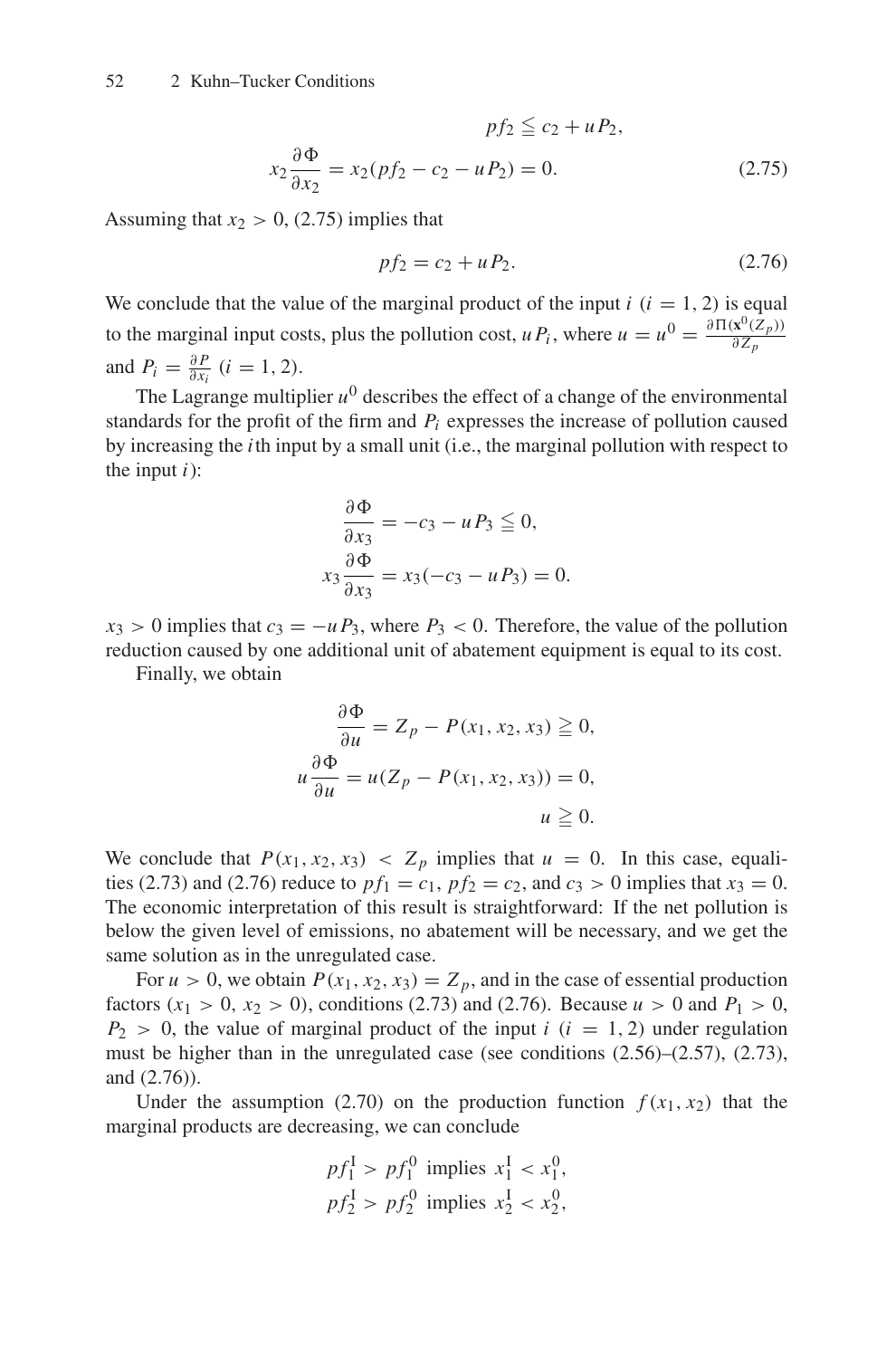where the superscript I denotes the model with environmental constraint expressed as a permissible amount of total pollution and 0 denotes the model without regulation. The effect of this type of environmental regulation is obvious: Both inputs are decreasing, and therefore the level of production also decreases. This is the only way the firm can meet the environmental constraint.

### **2.5.4.2 Standard as Emissions per Unit of Output**

Let Z<sub>PF</sub> be the emission standard expressed as a set level of pollution per unit of output. This amount of emission may be discharged into the environment at a zero price. The regulatory constraint then becomes

$$
\frac{P(x_1, x_2, x_3)}{f(x_1, x_2)} \leq Z_{\text{PF}},
$$

and the objective function of the firm is the profit maximization as in the previous model.

The Lagrange function is

$$
\Phi = pf(x_1, x_2) - c_1x_1 - c_2x_2 - c_3x_3 + u(Z_{\text{PF}}f(x_1, x_2) - P(x_1, x_2, x_3)),
$$

and the Kuhn–Tucker conditions are

$$
\frac{\partial \Phi}{\partial x_1} = pf_1 - c_1 + u(Z_{\text{PF}}f_1 - P_1) \leq 0,
$$
\n(2.77)

$$
x_1 \frac{\partial \Phi}{\partial x_1} = x_1 [pf_1 - c_1 + u(Z_{\text{PF}}f_1 - P_1)] = 0,\tag{2.78}
$$

$$
\frac{\partial \Phi}{\partial x_2} = pf_2 - c_2 + u(Z_{\text{PF}}f_2 - P_2) \leqq 0,
$$
\n(2.79)

$$
x_2 \frac{\partial \Phi}{\partial x_2} = x_2 [pf_2 - c_2 + u(Z_{\text{PF}} f_2 - P_2)] = 0,
$$
 (2.80)

$$
\frac{\partial \Phi}{\partial x_3} = -c_3 - uP_3 \leqq 0, \tag{2.81}
$$

$$
x_3 \frac{\partial \Phi}{\partial x_3} = x_3(-c_3 - uP_3) = 0,\tag{2.82}
$$

$$
\frac{\partial \Phi}{\partial u} = Z_{\text{PF}} f(x_1, x_2) - P(x_1, x_2, x_3) \geq 0,
$$
\n(2.83)

$$
u\frac{\partial \Phi}{\partial u} = u[Z_{\text{PF}}f(x_1, x_2) - P(x_1, x_2, x_3)] = 0,
$$
 (2.84)

$$
u \ge 0. \tag{2.85}
$$

If  $Z_{\text{PF}} f(x_1, x_2) > P(x_1, x_2, x_3)$ , then  $u = 0$ , and because  $c_3 > 0$ , it follows from (2.82) that  $x_3 = 0$ .

If the price of abatement equipment  $c_3$  is higher than the value of the pollution reduced by one additional unit of abatement equipment  $-uP_3$ , then the abatement expenditure  $x_3$  will be zero.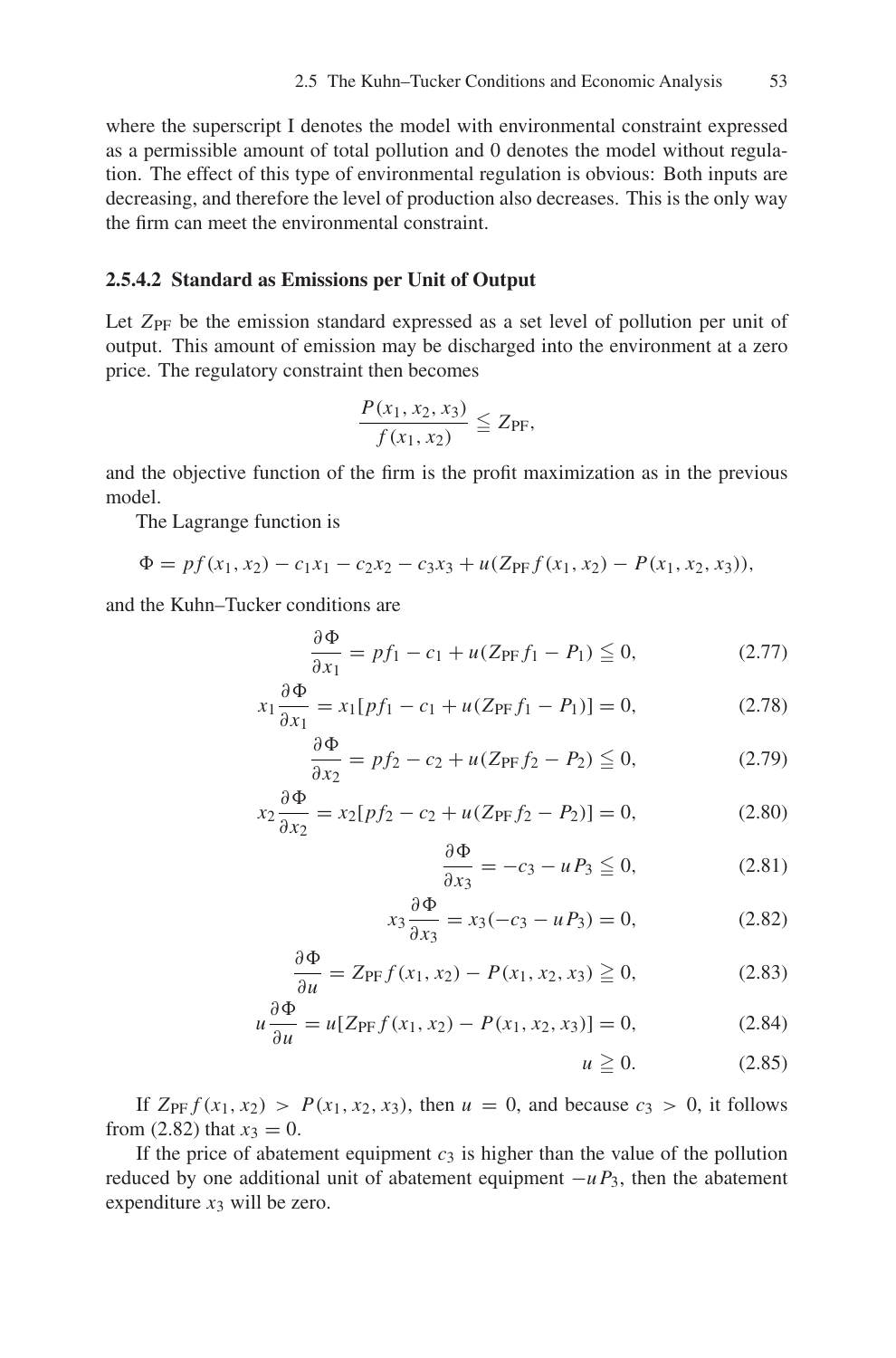Assuming essential production factors  $(x_1 > 0, x_2 > 0)$ , the Kuhn–Tucker conditions (2.77) and (2.79) become equalities:

$$
pf_1 - c_1 + u(Z_{\text{PF}}f_1 - P_1) = 0,
$$
  

$$
pf_2 - c_2 + u(Z_{\text{PF}}f_2 - P_2) = 0,
$$

or

$$
f_1 = \frac{c_1 + u P_1}{p + u Z_{\text{PF}}},\tag{2.86}
$$

$$
f_2 = \frac{c_2 + uP_2}{p + uZ_{\text{PF}}},\tag{2.87}
$$

and therefore

$$
\frac{f_1}{f_2} = \frac{c_1 + uP_1}{c_2 + uP_2}.
$$
\n(2.88)

We can see that for  $u > 0$  (the pollution constraint is binding), the ratio of marginal products cannot equal the ratio of the input prices, as was the case in the absence of the regulatory constraint.

In order to show the effect of the environmental constraint (2.83) for the behavior of the firm, we compare the optimality conditions  $(2.86)$ – $(2.87)$  with the optimality conditions without environmental standard (2.56)–(2.57).

Let the superscript II denote the solution of the model with environmental constraint expressed as the maximum amount of emissions per unit of output, i.e., the model in this section.

Recall the first-order optimality conditions for the unregulated firm:

$$
f_1^0 = \frac{c_1}{p} \quad \text{and} \quad f_2^0 = \frac{c_2}{p} \tag{2.89}
$$

for a given price *p* of the output.

Comparison of (2.89) with (2.86)–(2.87) reveals that the effect of the environmental regulatory constraint (2.83) on the production of the firm is ambiguous. It depends on the relation between the expressions on the right side of (2.86)–(2.87) and (2.89), respectively. If  $P_i^{\text{II}} < \frac{c_i Z_{\text{PF}}}{p}$ , then  $\frac{c_i + u P_i^{\text{II}}}{p + u Z_{\text{PF}}} < \frac{c_i}{p}$ ; therefore,  $f_i^{\text{II}} < f_i^0$ , and consequently, due to the assumption (2.70),  $x_i^{\text{II}} > x_i^0$  (*i* = 1, 2). If the marginal pollution with respect to the input *i* is lower than the exogenously given constant  $\bar{k}_i = \frac{c_i Z_{\text{PF}}}{p}$ , then the amount of input *i* used in production will—compared with the basic model—increase.

In the opposite case, if the marginal pollution with respect to the input*i* is relatively high (higher than the parameter  $k_i$ ), the amount of input *i* used in production will—in order to fulfill the environmental standard—decrease.

The effects on production, and therefore (taking into account the possible abatement activity) on the level of pollution, remain ambiguous. To summarize, the effect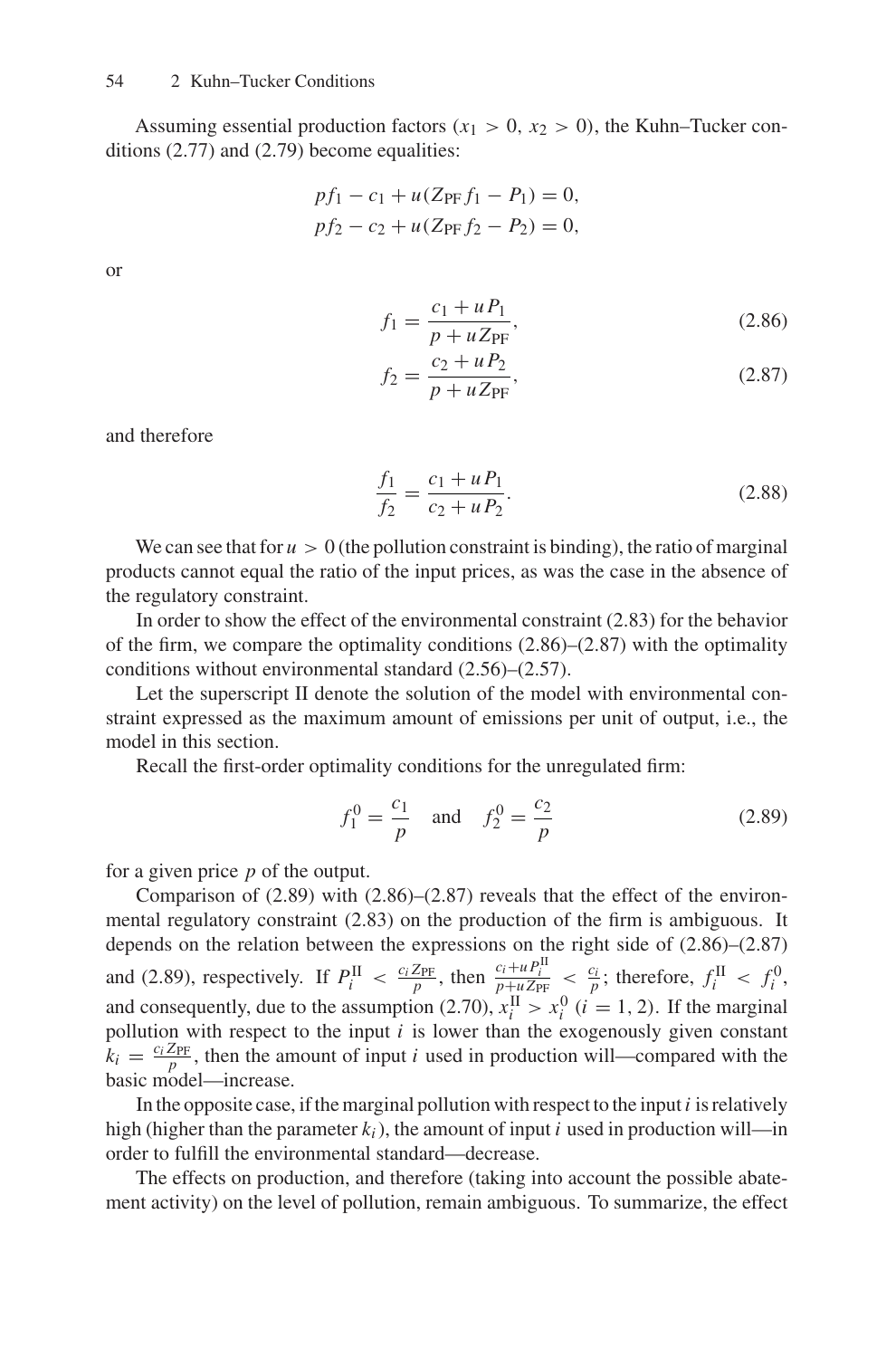of the standard defined as emissions per unit of output can lead to similar results as in the Averch–Johnson model: Pollution increases with the imposition of an environmental regulatory constraint. If production increases more rapidly than pollution, the environmental standard can be achieved in spite of increasing pollution.

## **2.5.4.3 Standard as Emissions per Unit of a Specified Input**

Another way in which individual stack policy can be effected is to fix an upper bound for the emissions per unit of specified input, such as restricting the amount of sulfur dioxide emissions per ton of coal used for electricity. Such a type of limitation is referred to in [8] as *intensity regulation* and can be formalized as

$$
\frac{P(x_1, x_2, x_3)}{x_i} \leq Z_{Pi}, \quad \text{for } i = 1, 2.
$$

Without loss of generality we suppose that the intensity regulation is imposed for the second production factor. Then the firm will face the following optimization problem:

maximize 
$$
\Pi = pf(x_1, x_2) - c_1, x_1 - c_2x_2 - c_3x_3
$$
  
subject to  $P(x_1, x_2, x_3) \le Z_{P_2}x_2$ ,  
 $x_1 \ge 0$ ,  $x_2 \ge 0$ ,  $x_3 \ge 0$ .

Using the Lagrange function,

$$
\Phi(\mathbf{x}, u) = pf(x_1, x_2) - c_1x_1 - c_2x_2 - c_3x_3 + u(Z_{P_2}x_2 - P(x_1, x_2, x_3)),
$$

the Kuhn–Tucker conditions are

$$
\frac{\partial \Phi}{\partial x_1} = pf_1 - c_1 - uP_1 \le 0,
$$
  
\n
$$
x_1 \frac{\partial \Phi}{\partial x_1} = x_1 (pf_1 - c_1 - uP_1) = 0,
$$
 (2.90)  
\n
$$
\frac{\partial \Phi}{\partial x_2} = pf_2 - c_2 + u(Z_{P_2} - P_2) \le 0,
$$
  
\n
$$
x_2 \frac{\partial \Phi}{\partial x_2} = x_2 [pf_2 - c_2 + u(Z_{P_2} - P_2)] = 0,
$$
 (2.91)  
\n
$$
\frac{\partial \Phi}{\partial x_3} = -c_3 - uP_3 \le 0,
$$
  
\n
$$
x_3 \frac{\partial \Phi}{\partial x_3} = x_3 (-c_3 - uP_3) = 0,
$$
  
\n
$$
\frac{\partial \Phi}{\partial u} = Z_{P_2} x_2 - P(x_1, x_2, x_3) \ge 0,
$$
  
\n
$$
u \frac{\partial \Phi}{\partial u} = u[Z_{P_2} x_2 - P(x_1, x_2, x_3)] = 0,
$$
  
\n
$$
u \ge 0.
$$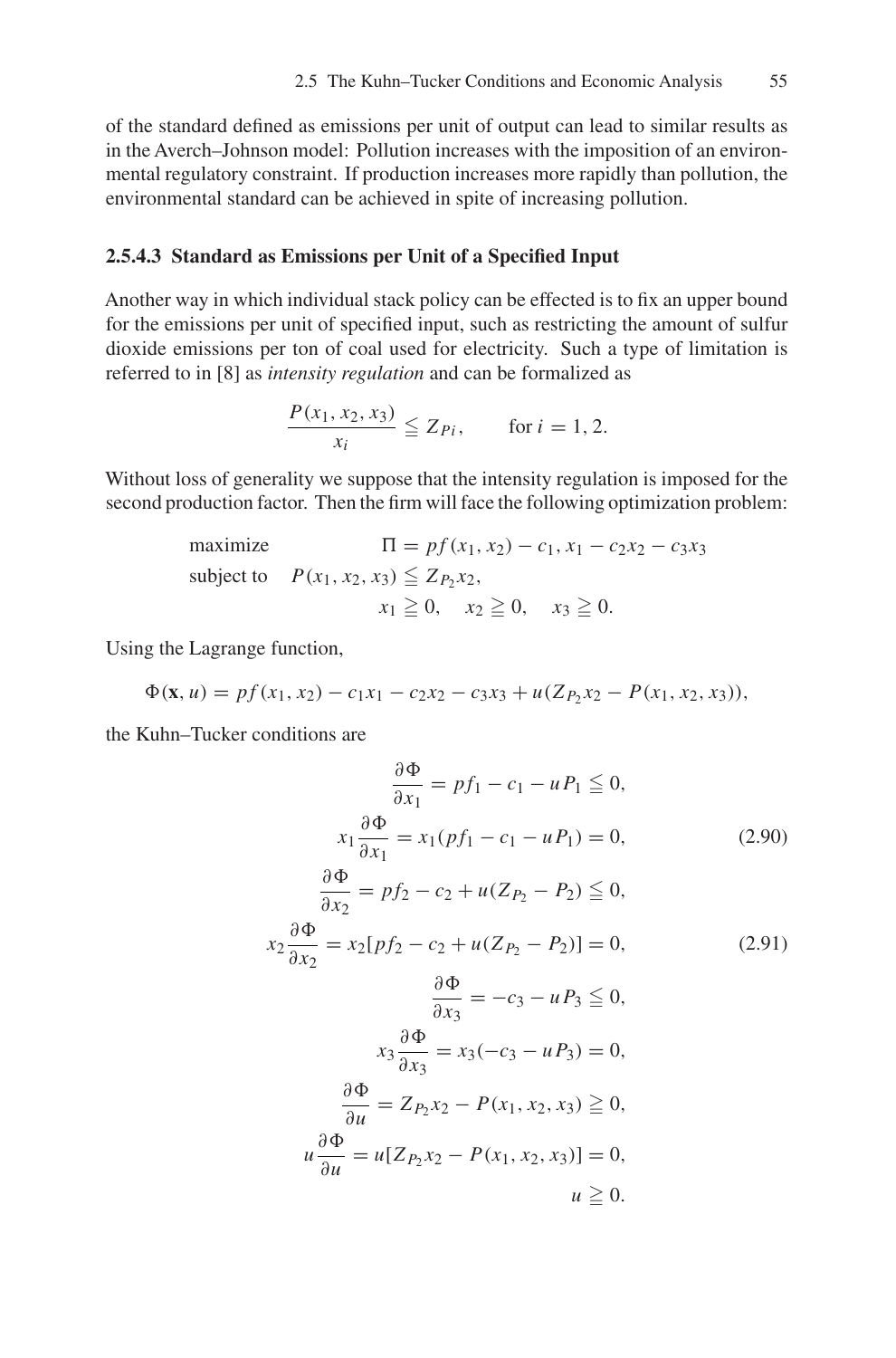Let the superscript III denote the solution of the model with intensity regulation. Again assuming essential production factors  $(x_1 > 0, x_2 > 0)$  and  $u > 0$  (the environmental standard is binding), the Kuhn–Tucker condition (2.90) yields

$$
f_1^{\text{III}} = \frac{c_1}{p} + \frac{u}{p} P_1 > \frac{c_1}{p} = f_1^0.
$$

Due to the assumption (2.70), we have  $x_1^{\text{III}} < x_1^0$ ; the firm decreases the amount of the first input used.

For the reaction with respect to the regulated input, we look at the Kuhn–Tucker condition (2.91). It provides

$$
f_2^{\text{III}} = \frac{c_2}{p} + \frac{u}{p}(P_2 - Z_{P2}).
$$

If the marginal pollution with respect to the second input  $(P_2)$  is higher than the allowable amount of emissions per unit of this input, then the marginal product  $f_2^{\text{III}}$  is higher than the marginal product  $f_2^0 \, (= \frac{c_2}{p})$  in the absence of the regulatory constraint. Therefore, due to the declining marginal product, the amount of the regulated input used under the intensity regulation  $x_2^{\text{III}}$  is lower than without such regulation  $x_2^0$ . The firm will decrease the level of production. If the marginal pollution  $P_2$  is lower than the tolerated amount of emissions per unit of the second input, we get the opposite result. Because in this case the marginal product  $f_2^{\text{III}}$  is lower than the marginal product  $f_2^0$ , the amount of the regulated input used in the optimal solution  $x_2^{\text{III}}$  is higher than the amount  $x_2^0$  used without the regulatory constraint. We have the Averch–Johnson effect with respect to the second input; the substitution of the first input by the second one.

More than fifty years after their formulation, the Kuhn–Tucker conditions became a standard instrument of the analysis used in the textbooks of microeconomic theory (e.g., [28, 33]) and in the monographs devoted to various fields of economics like the theory of money [29], public economics [7], or industrial economics [6, 13]. Moreover, they provide the foundation for the development of more complex optimization models dealing with multiple objectives or with dynamical economic systems.

## **References and Further Reading**

- [1] K. J. Arrow, L. Hurwicz, and H. Uzawa, Constraint qualifications in maximization problems, *Naval Res. Logist. Q.*, **8** (1961), 175–190.
- [2] H. Averch and L. L. Johnson, Behavior of the firm under regulatory constraint, *Amer. Econ. Rev.*, **52** (1962), 1052–1069.
- [3] M. S. Bazaraa, H. D. Sherali, and C. M. Shetty, *Nonlinear Programming*, 2nd ed., Wiley, New York, 1993.
- [4] W. J. Baumol, *Economic Theory and Operations Analysis*, 3rd ed, Prentice–Hall, Englewood Cliffs, NJ, 1972.
- [5] H. Bester, *Theorie der Industrieökonomik*, Springer-Verlag, Berlin, 2000.
- [6] J. Bormann and J. Finsinger, *Markt und Regulierung*, Verlag Vahlen, Munich, 1999.
- [7] D. Bös, *Pricing and Price Regulation: An Economic Theory for Public Enterprises and Public Utilities*, North-Holland, Amsterdam, 1994.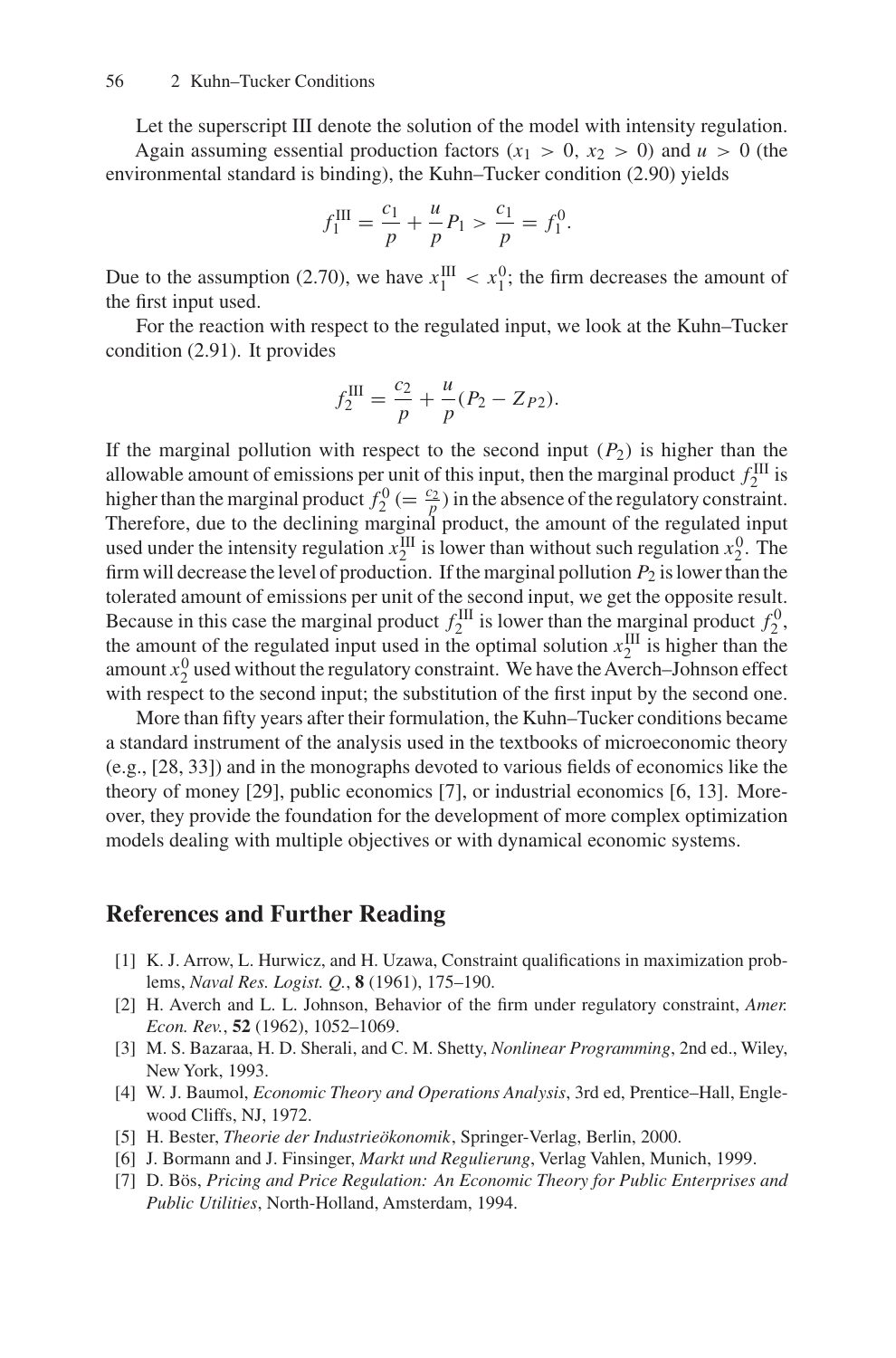- [8] F. Dudenhöffer, The regulation of intensities and productivities: Concepts in environmental policy: Zeitschrift für die gesamte Staatswirtschaft, *J. Institutional Theoret. Econ.*, **140** (1984), 276–287.
- [9] M. A. El-Hodiri and A. Takayama, Behavior of the firm under regulatory constraints: Clasifications, *Amer. Econ. Rev.*, **63** (1973), 235–237.
- [10] H. A. Eiselt, G. Pederzoli, and C. L. Sandblom, *Continuous Optimization Models*, de Gruyter, Berlin, 1987.
- [11] A. Fiacco and G. P. McCormick, *Nonlinear Programming*, Wiley, New York, 1968.
- [12] R. Fletcher, Penalty functions, in A. Bachem, M. Grötschel, and B. Korte, eds., *Mathematical Programming: The State of the Art: Bonn* 1982, Springer-Verlag, Berlin, 1983, 87–114.
- [13] M. W. Frank, *The Impact of Rate-of-Return Regulation on Technological Innovation*, Ashgate, Aldershot, UK, 2001.
- [14] G. E. Helfand, Standards versus standards: The effects of different pollution restrictions, *Amer. Econ. Rev.*, **81**-3 (1991), 622–634.
- [15] F. John, Extremum problems with inequalities as side conditions, in K. O. Fridrichs, O. E. Neugebauer, and J. J. Stoker, eds., *Studies and Essays: Courant Anniversary Volume*, Wiley, New York, 1948.
- [16] W. Karush, *Minima of Functions of SeveralVariables with Inequalities as Side Conditions*, M. S. thesis, Department of Mathematics, University of Chicago, Chicago, 1939.
- [17] G. Knieps, *Wettbewerbsökonomie: Regulierungstheorie, Industrieökonomie, Wettbewerbspolitik*, Springer-Verlag, Berlin, 2001.
- [18] H. W. Kuhn andA. W. Tucker, Nonlinear programming, in J. Neyman, ed., *Proceedings of the Second Berkeley Symposium on Mathematical Statistics and Probability*, University of California Press, Berkeley, CA, 1951, 481–492.
- [19] J. J. Laffont and J. Tirole, *A Theory of Incentives in Procurement and Regulation*, MIT Press, Cambridge, MA, 2000.
- [20] S. C. Littlechild, Peak-load pricing of telephone calls, *Bell J. Econ. Manage. Sci.*, **1** 2 (1970), 191–210.
- [21] S. C. Littlechild, *Regulation of British Telecommunications' Profitability*, Her Majesty's Stationery Office, London, 1983.
- [22] C. Liston, Price-cap versus rate-of-return regulation, *J. Regul. Econ.*, **5** (1993), 25–48.
- [23] D. L. Luenberger, *Linear and Nonlinear Programming*, 1st and 2nd eds., Addison– Wesley, Reading, MA, 1973, 1984.
- [24] M. Luptáčik, *Nichtlineare Programierung mit ökonomischen Anwendungen*, Athenäum, Königstein, Germany, 1981.
- [25] M. Luptáčik, Price-Cap-Regulierung und Benchmarking der österreichischen Netzbetrieber (Price-cap regulation and benchmarking of the Austrian electricity grid companies), in T. Kostal, M. Leibrecht, andA. Pasterniak, eds., *Organisation und Funktionen des Staates im Wandel: Festschrift für Gabriel Obermann*, Facultas.wuv Universitätsverlag, Vienna, 2008, 203–216.
- [26] O. L. Mangasarian, *Nonlinear Programming*, McGraw–Hill, New York, 1969.
- [27] G. P. McCormick, *Nonlinear Programming: Theory, Algorithms, and Applications*, Wiley, New York, 1983.
- [28] W. Nicholson, *Microeconomic Theory: Basic Principles and Extensions*, 5th ed., Dryden Press/Harcourt–Brace–Jovanovich, New York, 1992.
- [29] J. Niehans, *The Theory of Money*, Johns Hopkins University Press, Baltimore, 1978.
- [30] H. Nikaido, *Convex Structure and Economic Theory*, Academic Press, New York, 1968.
- [31] H. Siebert, *Economics of the Environment*, Lexington Books, New York, 1981.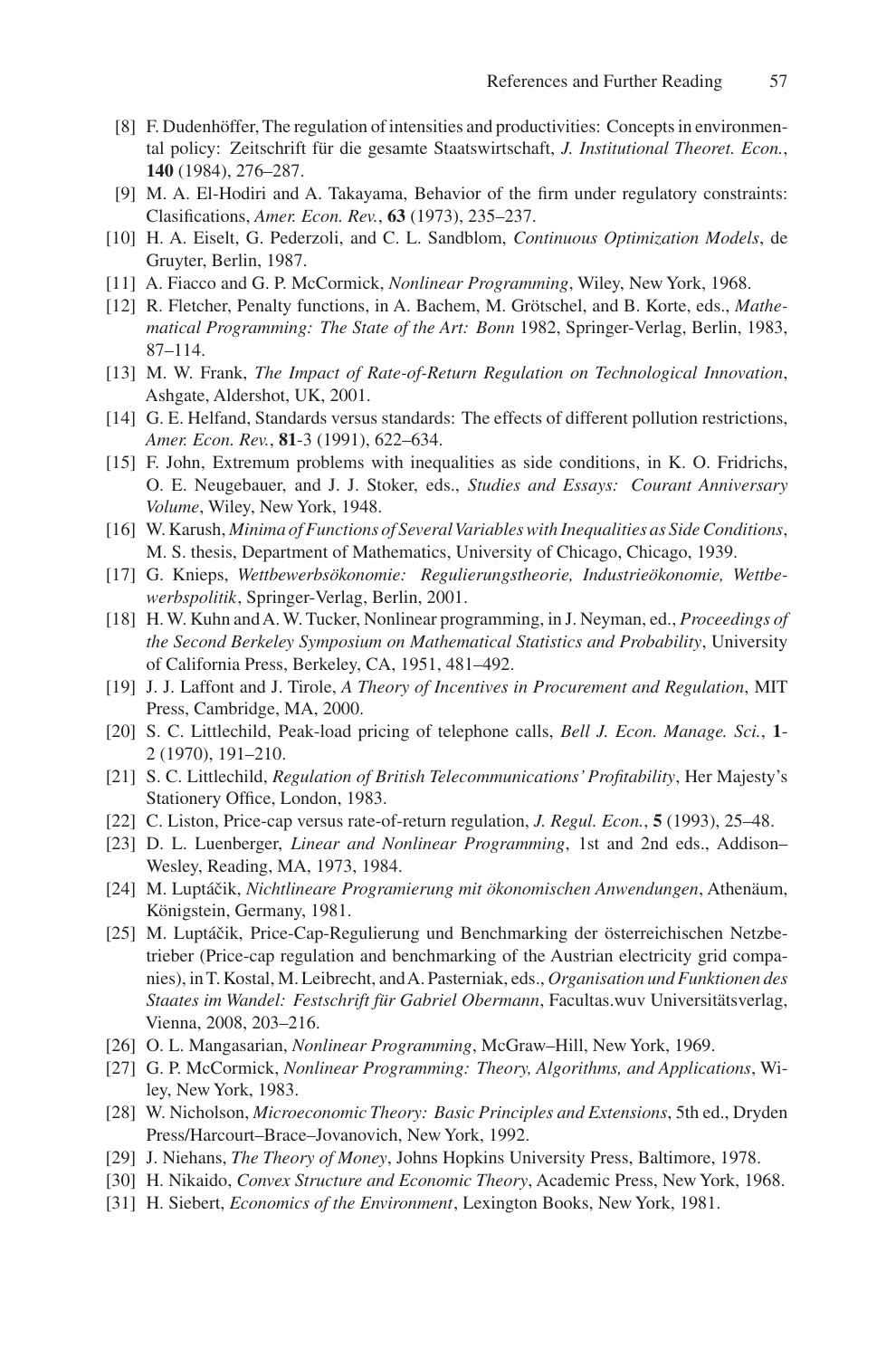- [32] H. Siebert, Some open questions, in H. Siebert, ed., *Umweltallokation im Raum*, Lang, Frankfurt am Main, Germany, 1982, 1–30.
- [33] E. Silberberg andW. Suen, *The Structure of Economics: A Mathematical Analysis*, 3rd ed., McGraw–Hill, New York, 2001.
- [34] V. K. Smith, The implications of regulation for induced technical change, *Bell J. Econ. Manage. Sci.*, **5**-2 (1974), 623–636.
- [35] P. O. Steiner, Peak loads and efficient pricing, *Q. J. Econ.*, **54** (1964), 64–76.
- [36] A. Takayama, Behavior of the firm under regulatory constraint, *Amer. Econ. Rev.*, **59** (1969), 255–260.
- [37] A. Takayama, *Mathematical Economics*, Cambridge University Press, Cambridge, UK, 1985.
- [38] O. E. Williamson, Peak load pricing and optimal capacity under indivisibility constraints, *Amer. Econ. Rev.*, **56** (1966), 810–827.